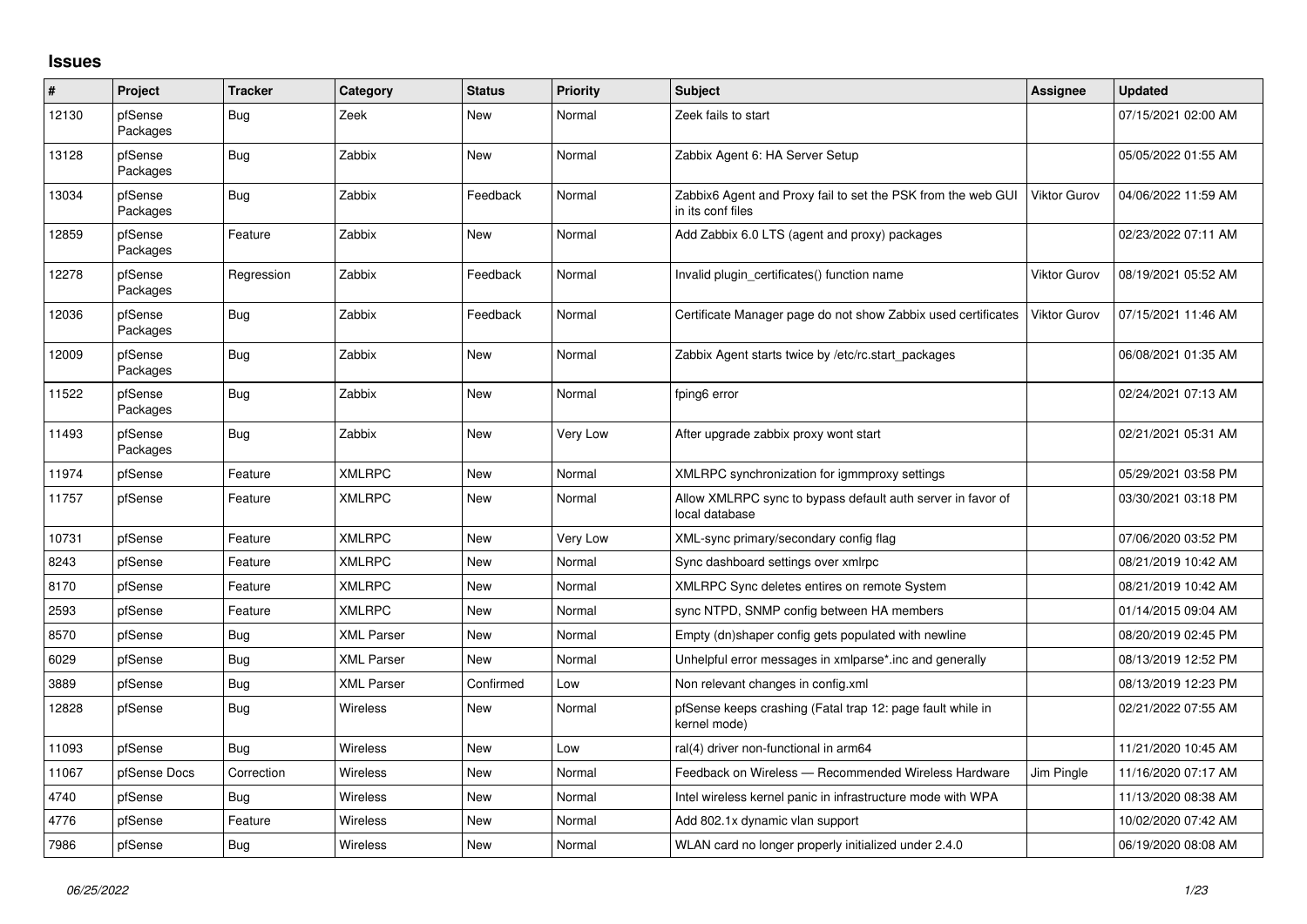| #     | Project             | <b>Tracker</b> | Category         | <b>Status</b>                 | <b>Priority</b> | <b>Subject</b>                                                                                            | <b>Assignee</b>       | <b>Updated</b>      |
|-------|---------------------|----------------|------------------|-------------------------------|-----------------|-----------------------------------------------------------------------------------------------------------|-----------------------|---------------------|
| 8464  | pfSense             | <b>Bug</b>     | Wireless         | New                           | Very Low        | Wireless USB card does not connect to WiFi automatically<br>after reboot/halt                             |                       | 06/19/2020 03:44 AM |
| 5616  | pfSense             | Feature        | Wireless         | New                           | Normal          | <b>Incorrect Wireless Channel</b>                                                                         | Jim<br>Thompson       | 10/09/2016 03:33 PM |
| 12756 | pfSense Docs        | Todo           | <b>WireGuard</b> | New                           | Normal          | Feedback on pfSense Configuration Recipes - WireGuard<br>Remote Access VPN Configuration Example          | Christian<br>McDonald | 05/31/2022 11:42 AM |
| 13115 | pfSense<br>Packages | <b>Bug</b>     | <b>WireGuard</b> | Feedback                      | Normal          | WireGuard panic due to KBI changes in "'udp_tun_func_t()'                                                 | Christian<br>McDonald | 05/15/2022 10:47 AM |
| 13045 | pfSense<br>Packages | <b>Bug</b>     | <b>WireGuard</b> | New                           | Normal          | Firewall floating rules ignore WireGuard traffic                                                          |                       | 04/11/2022 09:40 AM |
| 13043 | pfSense<br>Packages | <b>Bug</b>     | <b>WireGuard</b> | New                           | Normal          | OSPF over Wireguard interface doesn't populate neighbors<br>after reboot                                  |                       | 04/11/2022 09:22 AM |
| 12924 | pfSense<br>Packages | <b>Bug</b>     | <b>WireGuard</b> | New                           | Normal          | DNS Resolver WireGuard ACL Inconsistency                                                                  | Christian<br>McDonald | 04/10/2022 10:36 AM |
| 12760 | pfSense<br>Packages | <b>Bug</b>     | <b>WireGuard</b> | New                           | Normal          | Link-local addresses disallowed on Wireguard interfaces                                                   | Christian<br>McDonald | 02/07/2022 03:50 AM |
| 12258 | pfSense<br>Packages | <b>Bug</b>     | WireGuard        | Feedback                      | Normal          | Copy key buttons only work in HTTPS mode                                                                  |                       | 02/03/2022 04:57 AM |
| 12667 | pfSense<br>Packages | Bug            | WireGuard        | New                           | Normal          | Firewall Crashed After Upgrading Wireguard                                                                |                       | 01/07/2022 09:18 AM |
| 12513 | pfSense<br>Packages | Feature        | WireGuard        | New                           | Normal          | WireGuard Utilization Status (Beyond Active Connection)                                                   | Christian<br>McDonald | 12/22/2021 08:40 PM |
| 11588 | pfSense             | Feature        | <b>WireGuard</b> | New                           | Low             | Automatically suggest next IP address in Wireguard interface<br>subnet when creating a peer               |                       | 12/22/2021 03:35 AM |
| 12608 | pfSense<br>Packages | Bug            | WireGuard        | New                           | High            | WireGuard tunnels monitored by dpinger causing system to<br>stop routing completely in certain situations | Christian<br>McDonald | 12/16/2021 03:14 PM |
| 12526 | pfSense<br>Packages | Feature        | <b>WireGuard</b> | New                           | Normal          | <b>WireGuard Widget</b>                                                                                   | Christian<br>McDonald | 11/17/2021 07:15 AM |
| 12525 | pfSense<br>Packages | Feature        | <b>WireGuard</b> | New                           | Normal          | WireGuard Tunnel restore configuration                                                                    | Christian<br>McDonald | 11/17/2021 07:15 AM |
| 12178 | pfSense<br>Packages | Bug            | <b>WireGuard</b> | New                           | Low             | WireGuard always shows 'Configuring WireGuard<br>tunnelsdone.' message on boot                            |                       | 07/30/2021 06:58 AM |
| 11280 | pfSense             | Todo           | WireGuard        | New                           | Normal          | Add WireGuard to ALTQ list                                                                                |                       | 04/27/2021 12:32 PM |
| 11604 | pfSense             | Feature        | WireGuard        | New                           | Normal          | WireGuard Dynamic Listen Port Randomization                                                               |                       | 03/19/2021 10:59 AM |
| 11498 | pfSense             | Feature        | WireGuard        | New                           | Normal          | WireGuard does not pass multicast traffic to peer                                                         | Peter Grehan          | 03/19/2021 10:59 AM |
| 11302 | pfSense             | Feature        | WireGuard        | New                           | Normal          | WireGuard XMLRPC sync                                                                                     |                       | 03/19/2021 10:59 AM |
| 13244 | pfSense             | Feature        | Web Interface    | New                           | Normal          | Add help text under Timezone settings in the GUI                                                          |                       | 06/03/2022 01:00 PM |
| 11877 | pfSense             | Bug            | Web Interface    | <b>Pull Request</b><br>Review | Very Low        | Labels and description dissapear in firewall_schedule_edit.php                                            | <b>Viktor Gurov</b>   | 05/17/2022 02:22 PM |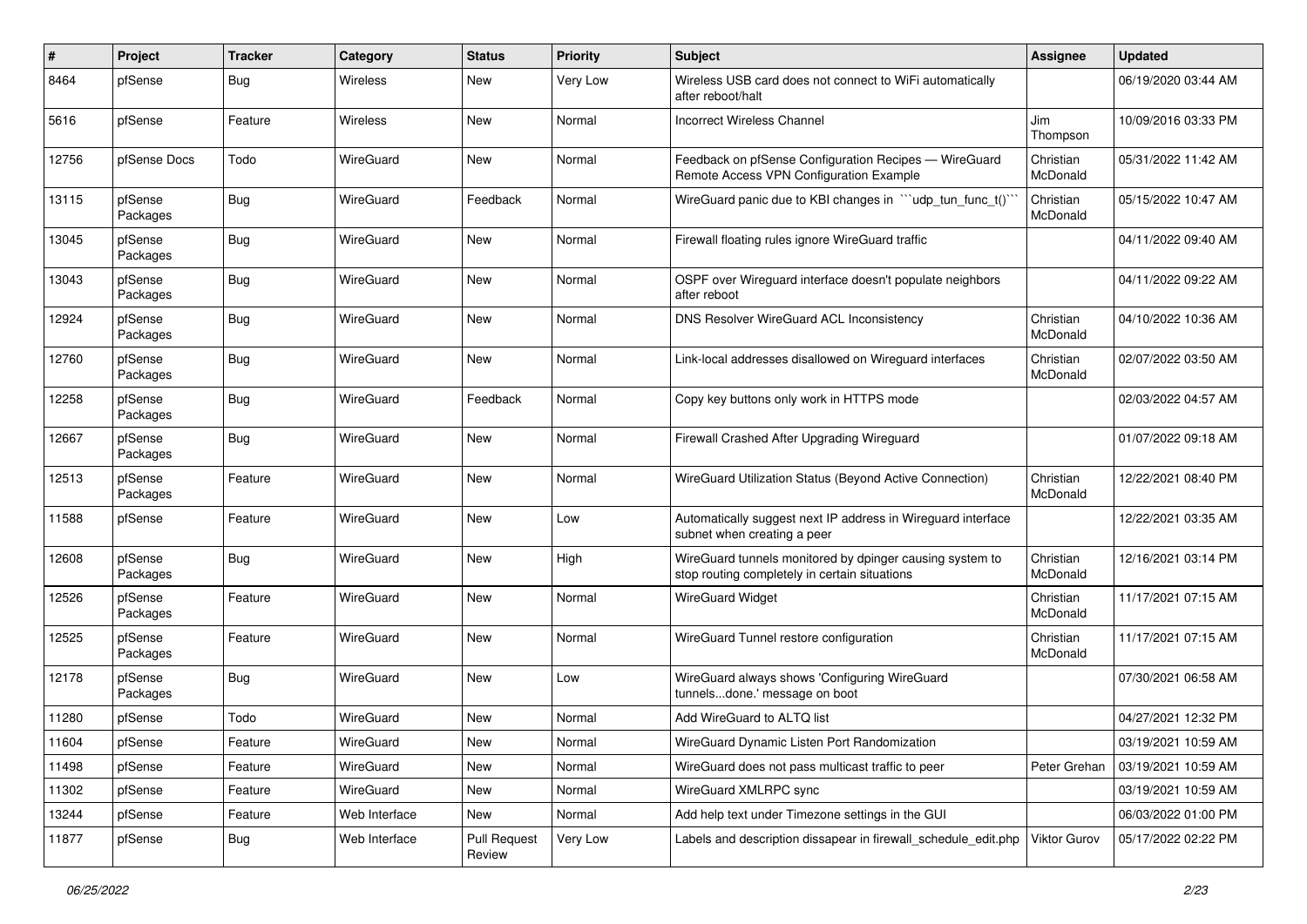| ∦     | Project | <b>Tracker</b> | Category      | <b>Status</b>                 | <b>Priority</b> | <b>Subject</b>                                                                                 | <b>Assignee</b> | <b>Updated</b>      |
|-------|---------|----------------|---------------|-------------------------------|-----------------|------------------------------------------------------------------------------------------------|-----------------|---------------------|
| 12431 | pfSense | Todo           | Web Interface | <b>Pull Request</b><br>Review | Normal          | GUI pages should use "POST" for AJAX calls, not "GET"                                          | Viktor Gurov    | 05/17/2022 02:20 PM |
| 13124 | pfSense | Feature        | Web Interface | <b>Pull Request</b><br>Review | Normal          | Option to wait for interface selection before displaying firewall<br>rules                     |                 | 05/17/2022 02:15 PM |
| 13158 | pfSense | Bug            | Web Interface | <b>New</b>                    | Normal          | Input validation error when applying limiter changes                                           |                 | 05/14/2022 05:32 PM |
| 13159 | pfSense | Todo           | Web Interface | New                           | Very Low        | Decrease distance between img-buttons in webGUI to<br>eliminate mistake entry                  |                 | 05/14/2022 06:52 AM |
| 13161 | pfSense | Feature        | Web Interface | <b>New</b>                    | Very Low        | FLASH PORT'S LED button, to help quickly find port that need<br>to be connected to patch&cable |                 | 05/14/2022 06:35 AM |
| 5786  | pfSense | Bug            | Web Interface | <b>New</b>                    | Normal          | Check WebConfigurator port for conflicts                                                       |                 | 04/21/2022 12:39 PM |
| 12905 | pfSense | Bug            | Web Interface | <b>New</b>                    | Normal          | Add VLAN Re-assignment to Import Interface Mismatch<br>Wizard                                  |                 | 03/07/2022 08:05 AM |
| 12543 | pfSense | Bug            | Web Interface | Feedback                      | Normal          | Deleteing a Outbound NAT rule gave me an empty rule and<br>displayed php error in UI.          |                 | 02/14/2022 04:36 AM |
| 12734 | pfSense | Bug            | Web Interface | Incomplete                    | Low             | Long hostname breaks DHCP leases layout                                                        |                 | 01/31/2022 01:03 PM |
| 2234  | pfSense | Bug            | Web Interface | Confirmed                     | Low             | Status: Traffic Graph - only shows interface's subnet                                          |                 | 01/15/2022 08:33 PM |
| 11429 | pfSense | Bug            | Web Interface | New                           | Normal          | System Log / Settings form activates "Reset Log Files" button<br>on enter                      |                 | 10/28/2021 01:35 PM |
| 11440 | pfSense | Feature        | Web Interface | New                           | Low             | Expand collapsed sections by clicking anywhere on header                                       |                 | 10/28/2021 01:35 PM |
| 11268 | pfSense | Bug            | Web Interface | New                           | Normal          | Cookie named 'id' prevents Edit form fields being set properly                                 |                 | 09/03/2021 06:16 AM |
| 12122 | pfSense | Bug            | Web Interface | <b>New</b>                    | Normal          | Perform greedy actions asychronously                                                           |                 | 07/10/2021 01:10 PM |
| 6738  | pfSense | Feature        | Web Interface | New                           | Normal          | GUI Action Buttons replicated to the top of the List                                           |                 | 07/10/2021 01:04 PM |
| 11956 | pfSense | Feature        | Web Interface | New                           | Normal          | "add" button in the top of pages with many user-added items                                    |                 | 07/10/2021 01:01 PM |
| 628   | pfSense | Feature        | Web Interface | <b>New</b>                    | Low             | Ability to specify listen IP address of management services<br>(SSH, web interface)            |                 | 07/09/2021 01:21 PM |
| 12025 | pfSense | Todo           | Web Interface | New                           | Very Low        | Add 1:1 Validation to Notify Someone They are 1:1 NAT'ing an<br>Interface Address              |                 | 06/11/2021 10:05 AM |
| 6647  | pfSense | Todo           | Web Interface | New                           | Very Low        | <b>Enable Additional Security Headers</b>                                                      |                 | 05/14/2021 01:09 AM |
| 11730 | pfSense | <b>Bug</b>     | Web Interface | New                           | Normal          | Improve visibility of option selections in dark themes                                         |                 | 03/25/2021 09:38 PM |
| 11566 | pfSense | Bug            | Web Interface | New                           | Low             | Firewall Maximum Table Entries "default size" is whatever is<br>entered                        |                 | 02/27/2021 10:01 AM |
| 11508 | pfSense | Todo           | Web Interface | Pull Request<br>Review        | Low             | Update SimplePie to to v1.5.6                                                                  |                 | 02/23/2021 07:23 AM |
| 11473 | pfSense | Bug            | Web Interface | New                           | Normal          | System Activity shows invalid data on SG-3100                                                  |                 | 02/19/2021 08:12 PM |
| 9226  | pfSense | Feature        | Web Interface | New                           | Normal          | zfs GUI functionality - alerts                                                                 |                 | 12/31/2020 02:50 PM |
| 7943  | pfSense | <b>Bug</b>     | Web Interface | New                           | Normal          | CSS Overflow Fix for Drop Down Menus in webConfigurator                                        |                 | 11/21/2020 02:54 PM |
| 7996  | pfSense | Bug            | Web Interface | New                           | Very Low        | 2.4.0 Web Interface Issue                                                                      |                 | 11/21/2020 02:51 PM |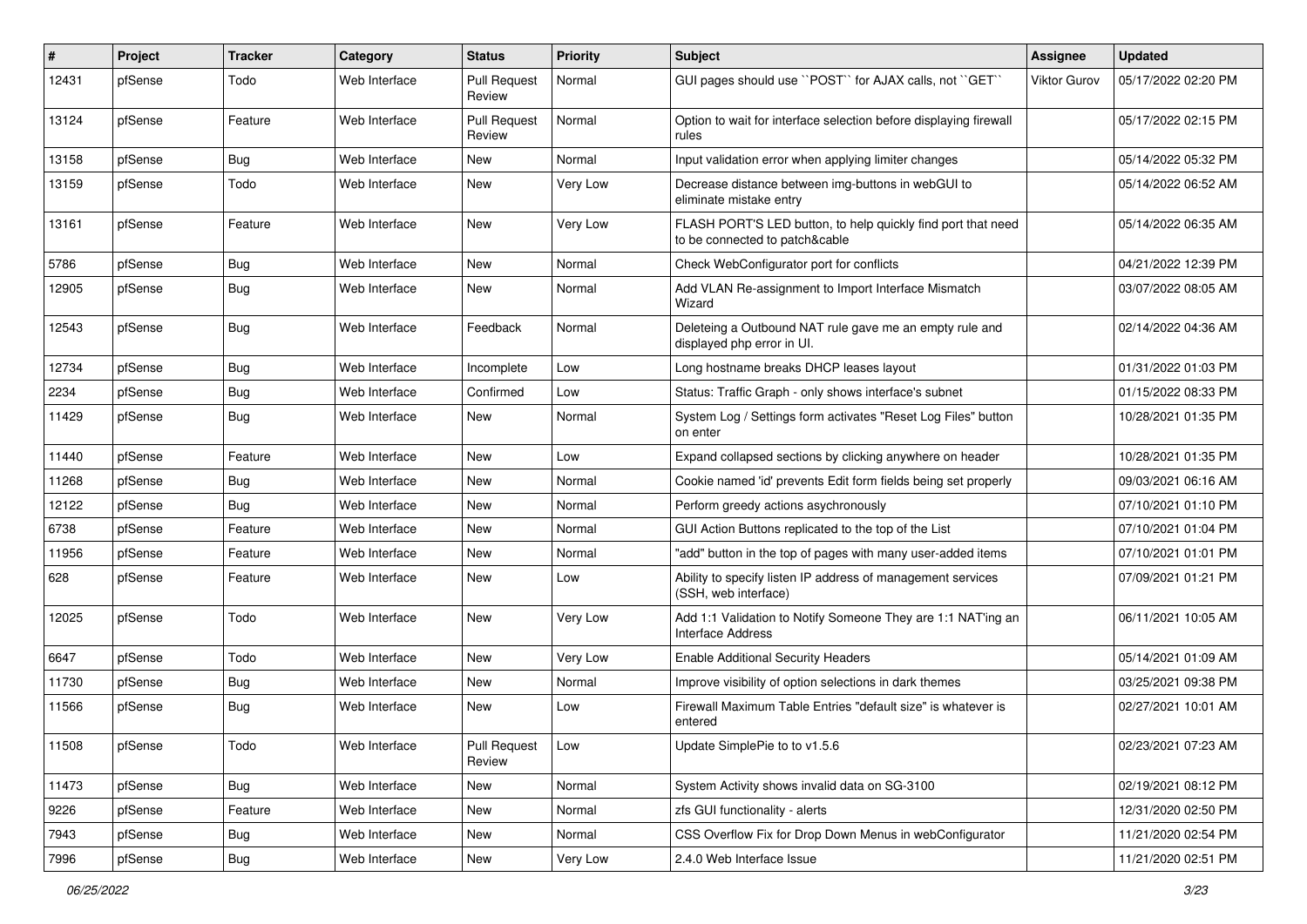| #     | Project | <b>Tracker</b> | Category      | <b>Status</b> | <b>Priority</b> | <b>Subject</b>                                                                                                       | Assignee             | <b>Updated</b>      |
|-------|---------|----------------|---------------|---------------|-----------------|----------------------------------------------------------------------------------------------------------------------|----------------------|---------------------|
| 9626  | pfSense | Bug            | Web Interface | <b>New</b>    | Normal          | When deny write permission is assigned to a user, there is no<br>error feedback if the user tries to write something |                      | 11/13/2020 07:25 PM |
| 8502  | pfSense | Bug            | Web Interface | Confirmed     | Low             | main (top) menu items do not drop down in some cases                                                                 |                      | 07/06/2020 02:39 PM |
| 9717  | pfSense | Feature        | Web Interface | <b>New</b>    | Low             | Search box for pfsense?                                                                                              |                      | 07/05/2020 02:14 PM |
| 10701 | pfSense | Bug            | Web Interface | New           | Very Low        | Firewall Log too wide with Rule Description Column                                                                   |                      | 06/25/2020 07:36 AM |
| 10514 | pfSense | Feature        | Web Interface | <b>New</b>    | Normal          | Add to every page an unparsed Notes field for administrative<br>reference                                            |                      | 04/30/2020 06:32 PM |
| 10468 | pfSense | Feature        | Web Interface | <b>New</b>    | Normal          | Allow to download log files from WebGUI                                                                              |                      | 04/17/2020 06:17 AM |
| 10277 | pfSense | <b>Bug</b>     | Web Interface | <b>New</b>    | Normal          | Sorting the log entries does not use year value                                                                      |                      | 02/24/2020 07:46 AM |
| 10271 | pfSense | <b>Bug</b>     | Web Interface | New           | Normal          | Large number of VLAN/LANs make "Interfaces" menu hard to<br>access                                                   |                      | 02/20/2020 04:46 AM |
| 10144 | pfSense | Feature        | Web Interface | New           | Low             | Default Sort Order, DHCP Leases                                                                                      |                      | 12/31/2019 06:47 PM |
| 8558  | pfSense | Feature        | Web Interface | <b>New</b>    | Normal          | Add more table sorting in various UI pages                                                                           |                      | 08/21/2019 09:14 AM |
| 9293  | pfSense | Feature        | Web Interface | <b>New</b>    | Low             | Provide WebUI message (banner) prior to login                                                                        |                      | 08/14/2019 02:39 PM |
| 8929  | pfSense | Feature        | Web Interface | <b>New</b>    | Normal          | Scroll bar css dark theme                                                                                            |                      | 08/14/2019 12:16 PM |
| 7812  | pfSense | Feature        | Web Interface | New           | Normal          | ZFS handling of autopreplace                                                                                         |                      | 08/13/2019 03:53 PM |
| 7385  | pfSense | Todo           | Web Interface | <b>New</b>    | Normal          | Sanitize PHP includes                                                                                                |                      | 08/13/2019 03:22 PM |
| 6332  | pfSense | Todo           | Web Interface | New           | Normal          | Upgrade encryption options to cover current range of<br>recommendations                                              |                      | 08/13/2019 02:34 PM |
| 6501  | pfSense | Todo           | Web Interface | <b>New</b>    | Normal          | Tightening up subnet expansion                                                                                       |                      | 08/13/2019 01:23 PM |
| 8419  | pfSense | Bug            | Web Interface | New           | Normal          | webgui, when menubar is fixed to the top of the screen, the<br>last items of long menus cannot be seen/used.         |                      | 07/19/2018 03:10 PM |
| 8641  | pfSense | Feature        | Web Interface | New           | Normal          | Need way to disable HSTS and/or replace webConfigurator<br>certificate from CLI                                      |                      | 07/16/2018 10:21 AM |
| 3882  | pfSense | Feature        | Web Interface | <b>New</b>    | Normal          | Add OUI database to the base system, remove dependency on<br>nmap                                                    |                      | 03/08/2018 06:44 PM |
| 7216  | pfSense | Feature        | Web Interface | <b>New</b>    | Normal          | Allow user to choose date display format                                                                             | <b>Phillip Davis</b> | 02/02/2018 04:20 PM |
| 8285  | pfSense | Bug            | Web Interface | New           | Normal          | Actions on stale data may result in catastrophic results                                                             |                      | 01/16/2018 08:08 PM |
| 8270  | pfSense | Todo           | Web Interface | <b>New</b>    | Very Low        | Fix grammatically erroneous repetition                                                                               |                      | 01/11/2018 08:19 AM |
| 7988  | pfSense | Feature        | Web Interface | <b>New</b>    | Normal          | Compact Theme based on Compact-RED with the default<br>theme colors.                                                 |                      | 10/23/2017 05:34 AM |
| 7957  | pfSense | Feature        | Web Interface | <b>New</b>    | Normal          | GUI theme - separate "colour" from "compact/normal" in theme<br>dropdown                                             |                      | 10/17/2017 06:58 AM |
| 7956  | pfSense | Feature        | Web Interface | New           | Normal          | Favicon able to match GUI colour setting?                                                                            |                      | 10/17/2017 06:36 AM |
| 7402  | pfSense | Bug            | Web Interface | <b>New</b>    | Normal          | Inconsistent use of htmlentities validation checks                                                                   |                      | 03/21/2017 08:58 AM |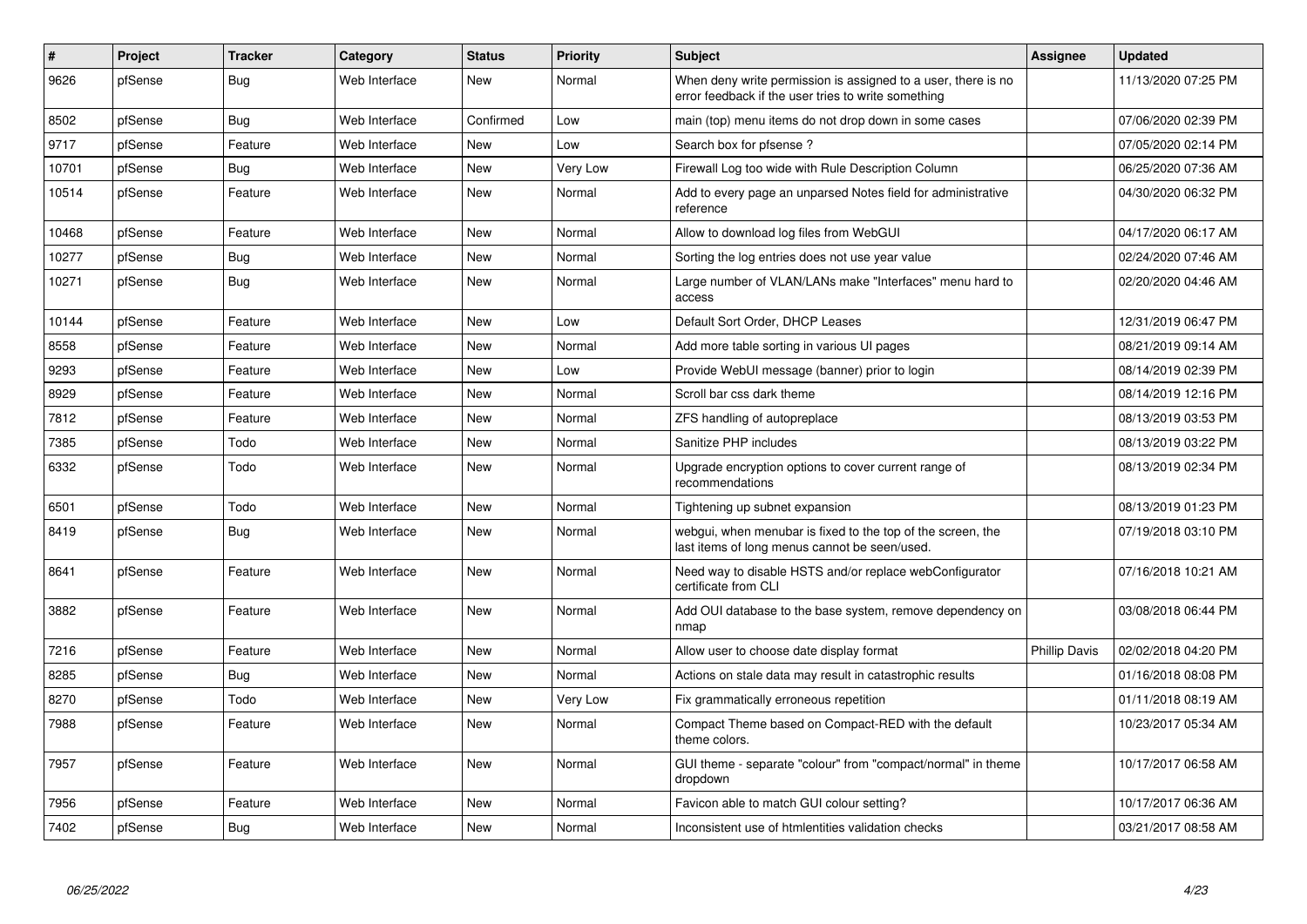| ∦     | Project      | <b>Tracker</b> | Category             | <b>Status</b>          | <b>Priority</b> | <b>Subject</b>                                                                                | <b>Assignee</b>      | <b>Updated</b>      |
|-------|--------------|----------------|----------------------|------------------------|-----------------|-----------------------------------------------------------------------------------------------|----------------------|---------------------|
| 7238  | pfSense      | Bug            | Web Interface        | New                    | Normal          | Menu layout broken when using "Hostname in Menu" with long<br>hostnames                       |                      | 02/21/2017 07:01 AM |
| 6803  | pfSense      | Bug            | Web Interface        | New                    | Normal          | CSRF timeout occurs when it (probably) shouldn't                                              |                      | 11/03/2016 09:43 PM |
| 6011  | pfSense      | <b>Bug</b>     | Web Interface        | Confirmed              | Low             | IPv6 link local fails HTTP REFERER check                                                      |                      | 09/04/2016 09:57 AM |
| 5367  | pfSense      | Bug            | Web Interface        | <b>New</b>             | Normal          | Safari repeatedly tries to reload dashboard                                                   | <b>Jared Dillard</b> | 08/22/2016 11:08 AM |
| 6727  | pfSense      | Todo           | Web Interface        | New                    | Very Low        | Missing file apple-touch-icon-precomposed.png?                                                | Jared Dillard        | 08/18/2016 02:10 PM |
| 6697  | pfSense      | Todo           | Web Interface        | New                    | Low             | White squares around the numeric values in the Status /<br>Queues page                        | Jared Dillard        | 08/15/2016 03:19 AM |
| 6614  | pfSense      | Bug            | Web Interface        | Confirmed              | Normal          | Dashboard high CPU usage                                                                      |                      | 07/14/2016 03:04 PM |
| 6493  | pfSense      | Bug            | Web Interface        | Confirmed              | Normal          | Dynamic DNS clients slow page load                                                            |                      | 06/17/2016 03:43 AM |
| 6361  | pfSense      | Bug            | Web Interface        | New                    | Low             | Responsive Mobile Menu issue                                                                  |                      | 05/16/2016 12:09 PM |
| 6215  | pfSense      | Feature        | Web Interface        | New                    | Normal          | Create consistent UI for admin access security                                                |                      | 04/20/2016 03:05 PM |
| 5480  | pfSense      | Todo           | Web Interface        | New                    | Low             | inconsistent display of default values in fields                                              | <b>Jared Dillard</b> | 03/01/2016 04:59 PM |
| 1307  | pfSense      | Feature        | Web Interface        | New                    | Normal          | Request: Option To Resolve Addresses in State Table<br>Summary                                |                      | 02/06/2016 04:58 AM |
| 986   | pfSense      | Feature        | Web Interface        | <b>New</b>             | Normal          | Dynamic states view                                                                           |                      | 02/06/2016 04:58 AM |
| 5445  | pfSense      | Todo           | Web Interface        | New                    | Normal          | Improve banner for "background activity"                                                      |                      | 02/06/2016 04:43 AM |
| 4628  | pfSense      | Feature        | Web Interface        | New                    | Normal          | Add GUI to manage loader tunables (e.g. loader.conf.local)                                    |                      | 09/16/2015 04:28 PM |
| 3899  | pfSense      | Feature        | Web Interface        | New                    | Normal          | Add feature to allow reordering of <package> items in<br/>config.xml</package>                |                      | 09/27/2014 04:40 PM |
| 3087  | pfSense      | Feature        | Web Interface        | <b>New</b>             | Normal          | Setup Wizard does not include IPv6 options for interfaces                                     |                      | 07/10/2013 06:19 PM |
| 84    | pfSense      | Feature        | Web Interface        | New                    | Low             | Nightly Filter Summary E-Mail                                                                 | Jim Pingle           | 04/03/2010 06:22 PM |
| 11270 | pfSense      | Feature        | VPN (Multiple Types) | New                    | Low             | Consider integrating Nebula mesh VPN                                                          |                      | 01/20/2021 03:34 PM |
| 13016 | pfSense Docs | New Content    | Virtualization       | New                    | Normal          | Workaround for bandwith issues since 2.6 when installed in<br>Hyper-V                         |                      | 04/01/2022 01:06 PM |
| 11145 | pfSense Docs | Correction     | Virtualization       | New                    | Very Low        | Feedback on pfSense Configuration Recipes - Virtualizing<br>pfSense with Hyper-V              | Jim Pingle           | 03/06/2021 04:14 PM |
| 10482 | pfSense Docs | Correction     | Virtualization       | New                    | Normal          | In AWS, Get System Log may not show output and Get<br>Instance Screenshot may need to be used | Jim Pingle           | 04/20/2020 09:07 AM |
| 12385 | pfSense      | Bug            | Virtual IP Addresses | Pull Request<br>Review | Normal          | deleteVIP() does not check 1:1 NAT and Outbound NAT rules                                     | Viktor Gurov         | 05/17/2022 02:21 PM |
| 12542 | pfSense      | <b>Bug</b>     | Virtual IP Addresses | New                    | Normal          | Cannot assign a same IPv6 Link-Local address to different<br>interfaces                       |                      | 11/25/2021 01:41 AM |
| 12459 | pfSense      | Todo           | Virtual IP Addresses | New                    | Normal          | Add IP Alias subnet input validation                                                          |                      | 10/15/2021 09:35 AM |
| 12451 | pfSense      | <b>Bug</b>     | Virtual IP Addresses | New                    | Normal          | deleteVIP() does not check RFC2136 Update Source                                              |                      | 10/13/2021 10:06 AM |
| 12055 | pfSense      | Feature        | Virtual IP Addresses | Feedback               | Normal          | Option to disable XMLRPC Sync for Loopback Virtual IPs                                        |                      | 06/18/2021 09:05 AM |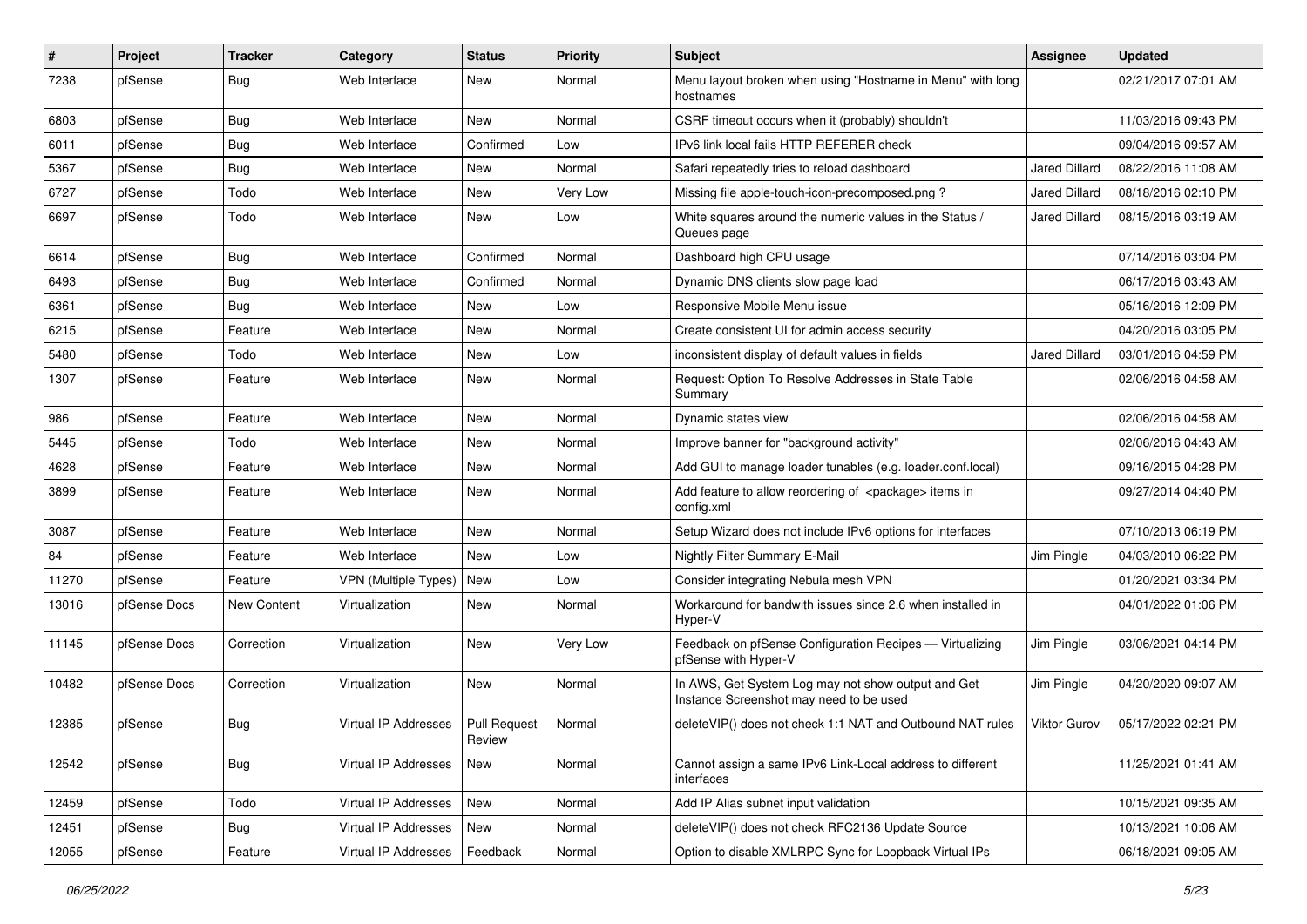| $\vert$ # | Project | <b>Tracker</b> | Category                     | <b>Status</b> | <b>Priority</b> | Subject                                                                                                                              | Assignee | <b>Updated</b>      |
|-----------|---------|----------------|------------------------------|---------------|-----------------|--------------------------------------------------------------------------------------------------------------------------------------|----------|---------------------|
| 11992     | pfSense | Bug            | <b>Virtual IP Addresses</b>  | Confirmed     | High            | GRE Tunnel - Does not work with a virtual IP as endpoint                                                                             |          | 06/04/2021 01:16 AM |
| 10544     | pfSense | <b>Bug</b>     | User Manager /<br>Privileges | <b>New</b>    | Normal          | It's not possible to add a user to group operator using the gui                                                                      |          | 04/21/2022 12:39 PM |
| 4154      | pfSense | Bug            | User Manager /<br>Privileges | Confirmed     | Normal          | RADIUS authentication not working over IPv6                                                                                          |          | 04/21/2022 12:39 PM |
| 9253      | pfSense | Feature        | User Manager /<br>Privileges | New           | Normal          | RFE: True View-Only WebCFG options                                                                                                   |          | 08/21/2019 09:21 AM |
| 6602      | pfSense | Feature        | User Manager /<br>Privileges | <b>New</b>    | Normal          | Config writes denied via "deny config write" permission should<br>notify as such                                                     |          | 08/20/2019 03:43 PM |
| 9621      | pfSense | Feature        | User Manager /<br>Privileges | <b>New</b>    | Normal          | More convenient deletion of single user privileges                                                                                   |          | 07/09/2019 03:09 AM |
| 9485      | pfSense | <b>Bug</b>     | User Manager /<br>Privileges | New           | Normal          | password match error on system usermanager causes Group<br>membership to be reset.                                                   |          | 04/26/2019 08:52 AM |
| 7863      | pfSense | <b>Bug</b>     | User Manager /<br>Privileges | New           | Normal          | The "WebCfg - All pages" permission inclueds the "User -<br>System: Shell account access" even though that is not a<br>WebCofg page. |          | 09/16/2017 05:13 AM |
| 5850      | pfSense | Feature        | User Manager /<br>Privileges | New           | Normal          | Limit "WebCfg - System: User Manager page" privilege to<br>non-admins and non-admin groups                                           |          | 02/19/2017 10:04 AM |
| 33        | pfSense | Todo           | User Manager /<br>Privileges | <b>New</b>    | Normal          | L2TP users integration with user manager                                                                                             |          | 02/06/2016 04:53 AM |
| 32        | pfSense | Todo           | User Manager /<br>Privileges | New           | Normal          | PPPoE Server users integration with user manager                                                                                     |          | 02/06/2016 04:53 AM |
| 1574      | pfSense | Feature        | User Manager /<br>Privileges | <b>New</b>    | Normal          | Password quality enforcment.                                                                                                         |          | 02/06/2016 04:15 AM |
| 3706      | pfSense | <b>Bug</b>     | User Manager /<br>Privileges | New           | Normal          | Permission order affects default page on limited accounts, but<br>can't reorder                                                      |          | 02/06/2016 04:10 AM |
| 521       | pfSense | Feature        | User Manager /<br>Privileges | <b>New</b>    | Normal          | Group manager Assigned Permissions                                                                                                   |          | 04/18/2010 02:59 PM |
| 13222     | pfSense | <b>Bug</b>     | UPnP/NAT-PMP                 | <b>New</b>    | Normal          | CARP IP does not listen for NAT-PMP packets                                                                                          |          | 05/26/2022 02:28 PM |
| 4500      | pfSense | <b>Bug</b>     | UPnP/NAT-PMP                 | Confirmed     | Normal          | Some miniupnp port mappings are not displayed in the Status<br>page                                                                  |          | 04/25/2022 12:49 PM |
| 12797     | pfSense | <b>Bug</b>     | UPnP/NAT-PMP                 | New           | Normal          | UPnP+STUN forms invalid outbound NAT rules using the<br>external address discovered from STUN                                        |          | 02/15/2022 01:01 PM |
| 6926      | pfSense | <b>Bug</b>     | UPnP/NAT-PMP                 | <b>New</b>    | Normal          | Miniupnp advertising expired IPv6 address                                                                                            |          | 01/15/2022 08:29 PM |
| 8325      | pfSense | Bug            | UPnP/NAT-PMP                 | New           | Normal          | UPnP not available for pppoe-Clients                                                                                                 |          | 11/15/2020 10:33 AM |
| 4265      | pfSense | Feature        | UPnP/NAT-PMP                 | <b>New</b>    | Normal          | UPNP allow use of alias and schedule                                                                                                 |          | 08/20/2019 02:57 PM |
| 5360      | pfSense | Feature        | UPnP/NAT-PMP                 | New           | Normal          | Add possibility to configure independent "UPnP & NAT-PMP"<br>instances                                                               |          | 10/31/2015 04:25 AM |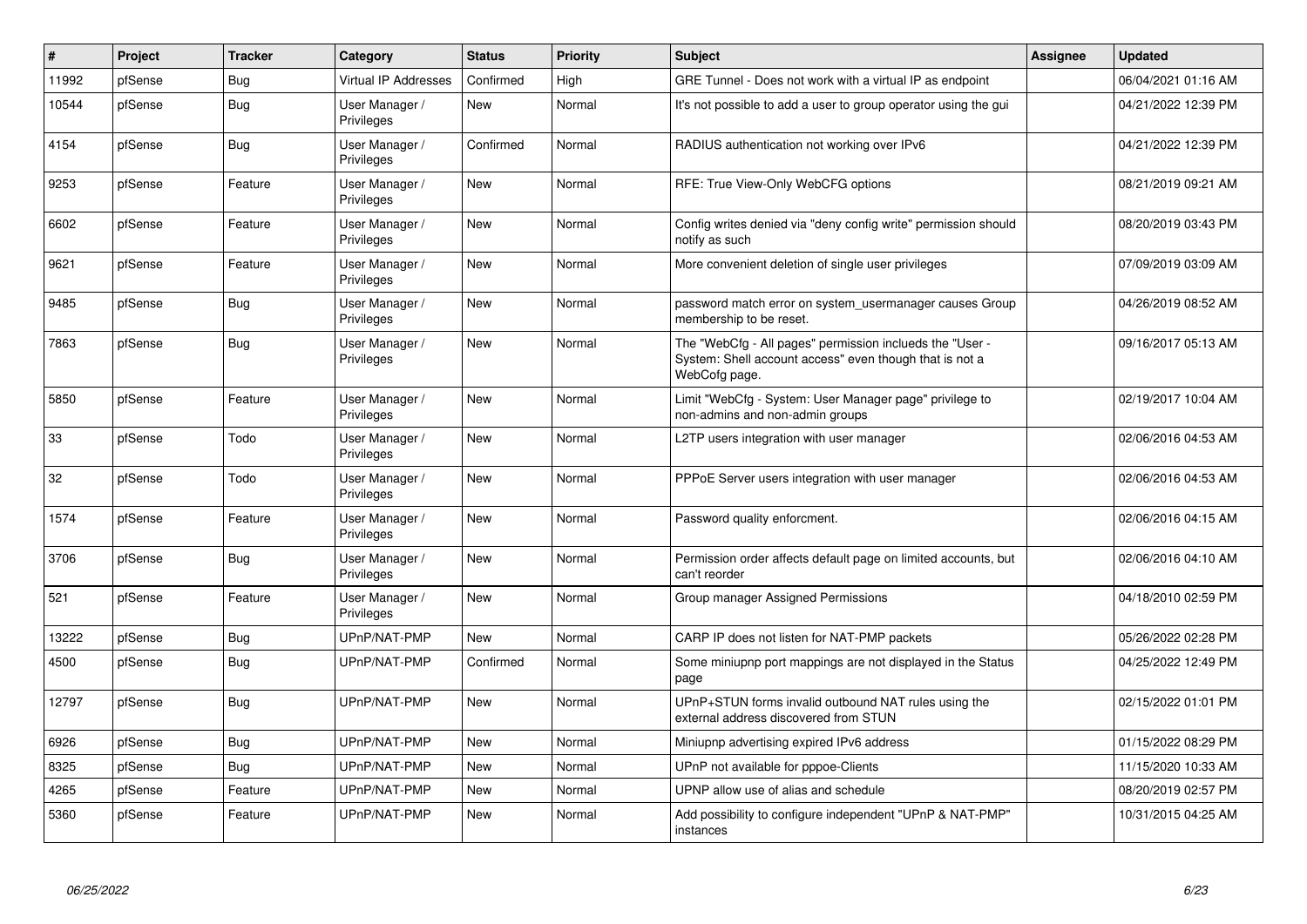| $\#$  | Project             | Tracker       | Category                            | <b>Status</b> | <b>Priority</b> | Subject                                                                                                 | Assignee                                 | <b>Updated</b>      |
|-------|---------------------|---------------|-------------------------------------|---------------|-----------------|---------------------------------------------------------------------------------------------------------|------------------------------------------|---------------------|
| 13252 | pfSense             | Bug           | Upgrade                             | New           | Normal          | reduce frequency of php-fpm socket connection attempts from<br>check reload status                      |                                          | 06/12/2022 11:11 AM |
| 12796 | pfSense             | Bug           | Upgrade                             | Confirmed     | Normal          | 2.5.2 -> 2.6.0 upgrade segfaults if certain packages are<br>installed.                                  |                                          | 05/24/2022 07:43 AM |
| 13187 | pfSense             | Documentation | Upgrade                             | New           | Normal          | Azure Frequently asked questions                                                                        |                                          | 05/20/2022 06:52 AM |
| 12768 | pfSense             | Feature       | Upgrade                             | New           | Normal          | pfSense-repo: Make sure default config file exists                                                      |                                          | 05/17/2022 02:32 PM |
| 10530 | pfSense             | Bug           | Upgrade                             | New           | Normal          | Convert config version to be based on product version                                                   |                                          | 04/21/2022 12:39 PM |
| 10464 | pfSense             | Todo          | Upgrade                             | New           | Low             | Disallow package updates when a system update is available                                              |                                          | 04/21/2022 12:39 PM |
| 5074  | pfSense             | Feature       | Upgrade                             | New           | Normal          | Standard release notes URLs to facilitate GUI viewing before<br>upgrade                                 |                                          | 04/21/2022 12:39 PM |
| 11619 | pfSense             | Bug           | Upgrade                             | New           | Normal          | Unable to upgrade 2.4.4-p3 to 2.5/21.02-p1                                                              |                                          | 08/15/2021 10:00 AM |
| 10708 | pfSense             | <b>Bug</b>    | Upgrade                             | New           | Normal          | ZFS bootpool boot symlink issue                                                                         | Luiz Souza                               | 03/08/2021 07:03 AM |
| 11257 | pfSense             | Feature       | Upgrade                             | <b>New</b>    | Normal          | Installed Packages: Update all button                                                                   |                                          | 01/18/2021 10:45 AM |
| 10237 | pfSense             | Feature       | Upgrade                             | New           | Normal          | Take ZFS snapshot on Upgrade                                                                            |                                          | 04/07/2020 03:58 PM |
| 10310 | pfSense             | Bug           | Upgrade                             | New           | Normal          | Systems with low RAM and several packages may temporarily<br>fail to load large tables after an upgrade |                                          | 03/03/2020 07:55 AM |
| 6917  | pfSense             | Feature       | Upgrade                             | New           | Normal          | Add ability to choose from what IP/IFACE you search for<br>updates                                      |                                          | 11/11/2016 09:51 AM |
| 13280 | pfSense             | Bug           | Unknown                             | New           | Normal          | Entries duplicated in /boot/loader.conf                                                                 |                                          | 06/19/2022 11:11 AM |
| 11777 | pfSense<br>Packages | Bug           | Unbound                             | New           | Very Low        | Input validation prevents DNS Resolver from being disabled                                              |                                          | 04/05/2021 05:51 PM |
| 9344  | pfSense             | Bug           | Translations                        | <b>New</b>    | Normal          | OpenVPN click NCP Algorithms will always go to DH<br>Parameters website(in Chinese-Taiwan)              |                                          | 10/21/2021 03:48 AM |
| 10199 | pfSense             | Todo          | Translations                        | <b>New</b>    | Very Low        | Improve Spanish translation interface                                                                   | Aluisco<br>Miguel<br>Ricardo<br>Mastrapa | 01/22/2020 09:22 AM |
| 7977  | pfSense             | Bug           | Translations                        | New           | Normal          | English text shown in stead of translated text (Routing -<br>Gateway groups - edit)                     |                                          | 08/21/2019 11:28 AM |
| 8095  | pfSense             | Bug           | Translations                        | New           | Normal          | Unescaped simple quotes break JavaScript features when the<br>French translation is enabled             |                                          | 08/21/2019 09:06 AM |
| 1890  | pfSense             | Bug           | Translations                        | New           | Normal          | No gettext support in console scripts                                                                   |                                          | 08/13/2019 12:24 PM |
| 9024  | pfSense             | <b>Bug</b>    | <b>Traffic Shaper</b><br>(Limiters) | Feedback      | Normal          | Ping packet loss under load when using limiters                                                         |                                          | 05/12/2022 11:55 AM |
| 12829 | pfSense             | <b>Bug</b>    | <b>Traffic Shaper</b><br>(Limiters) | Feedback      | Normal          | Dummynet kernel module fails to load after upgrade.                                                     |                                          | 03/17/2022 09:26 AM |
| 7389  | pfSense             | <b>Bug</b>    | <b>Traffic Shaper</b><br>(Limiters) | In Progress   | Normal          | Limiter does not work with transparent proxy                                                            | Luiz Souza                               | 02/01/2021 03:31 PM |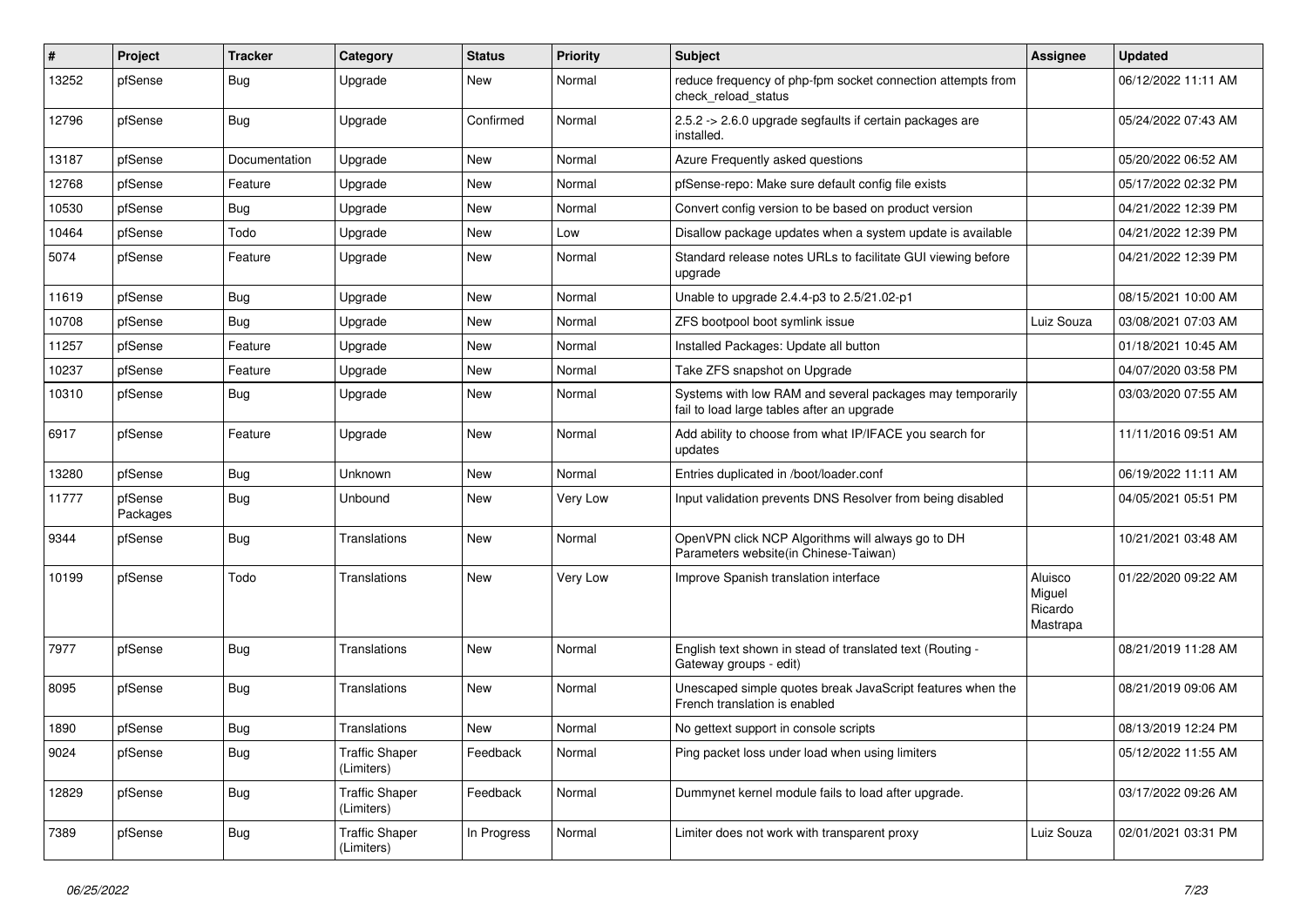| #     | Project | <b>Tracker</b> | Category                            | <b>Status</b>                 | <b>Priority</b> | <b>Subject</b>                                                                                                          | <b>Assignee</b> | <b>Updated</b>      |
|-------|---------|----------------|-------------------------------------|-------------------------------|-----------------|-------------------------------------------------------------------------------------------------------------------------|-----------------|---------------------|
| 11192 | pfSense | <b>Bug</b>     | <b>Traffic Shaper</b><br>(Limiters) | Feedback                      | Normal          | Using Limiters causes out of order packets within one TCP or<br><b>UDP flow</b>                                         |                 | 01/06/2021 12:09 AM |
| 1883  | pfSense | Feature        | <b>Traffic Shaper</b><br>(Limiters) | <b>New</b>                    | Normal          | Diag > Limiter Info presentation enhancement                                                                            |                 | 08/20/2019 03:46 PM |
| 6295  | pfSense | Bug            | <b>Traffic Shaper</b><br>(Limiters) | New                           | Normal          | Crash upon applying CODELQ to untagged parent interface<br>when also applied to daughter VLAN                           | Luiz Souza      | 08/20/2019 02:44 PM |
| 8963  | pfSense | Bug            | <b>Traffic Shaper</b><br>(Limiters) | <b>New</b>                    | Normal          | 2.4.4 Limiters don't work after CARP fail-over                                                                          |                 | 12/10/2018 06:40 AM |
| 8072  | pfSense | Bug            | <b>Traffic Shaper</b><br>(Limiters) | New                           | Normal          | Limiter / Queue mask issues?                                                                                            | Ivor Kreso      | 11/08/2017 07:56 PM |
| 3824  | pfSense | Bug            | <b>Traffic Shaper</b><br>(Limiters) | Confirmed                     | Normal          | Limiters on bridge break traffic outside locally-configured IP<br>subnets                                               | Luiz Souza      | 11/03/2016 07:16 PM |
| 1848  | pfSense | <b>Bug</b>     | <b>Traffic Shaper</b><br>(Limiters) | Confirmed                     | Normal          | Limiters after policy routing has taken place do not behave<br>correctly                                                |                 | 10/25/2014 09:18 PM |
| 12878 | pfSense | Bug            | <b>Traffic Shaper</b><br>(ALTQ)     | Incomplete                    | Normal          | Traffic shaping by interface, route queue bandwidth inbound,<br>out by a large factor.                                  |                 | 06/06/2022 07:03 AM |
| 13072 | pfSense | Feature        | <b>Traffic Shaper</b><br>(ALTQ)     | <b>Pull Request</b><br>Review | Very Low        | Matching background/font colors of queue values with dark<br>theme.                                                     |                 | 04/19/2022 07:32 AM |
| 13051 | pfSense | Bug            | <b>Traffic Shaper</b><br>(ALTQ)     | <b>New</b>                    | Normal          | Firewall traffic shaper by interface selection unknow                                                                   |                 | 04/12/2022 07:03 AM |
| 1849  | pfSense | Bug            | <b>Traffic Shaper</b><br>(ALTQ)     | <b>New</b>                    | Normal          | Traffic shaper - By Queue view needs to show/use friendly<br>inerface names                                             |                 | 01/10/2022 08:10 AM |
| 12393 | pfSense | Bug            | <b>Traffic Shaper</b><br>(ALTQ)     | <b>New</b>                    | Low             | Priority of qOthersLow higher than default queues                                                                       |                 | 09/21/2021 02:48 PM |
| 4405  | pfSense | Feature        | <b>Traffic Shaper</b><br>(ALTQ)     | In Progress                   | Normal          | Traffic shaping doesn't work when applied to a bridge interface                                                         | Luiz Souza      | 02/09/2021 12:05 PM |
| 11174 | pfSense | Bug            | <b>Traffic Shaper</b><br>(ALTQ)     | Feedback                      | Normal          | Incorrect traffic shaping on pppoe interface                                                                            |                 | 12/21/2020 11:21 PM |
| 8263  | pfSense | Bug            | <b>Traffic Shaper</b><br>(ALTQ)     | New                           | Normal          | Cannot create a nonlinear `Link Share` service curve because<br>of: "the sum of the child bandwidth higher than parent" |                 | 11/05/2020 07:31 AM |
| 10839 | pfSense | Feature        | <b>Traffic Shaper</b><br>(ALTQ)     | New                           | Normal          | Add popular messengers to the Traffic Shaper Wizard                                                                     |                 | 08/18/2020 10:07 AM |
| 8712  | pfSense | Feature        | <b>Traffic Shaper</b><br>(ALTQ)     | <b>New</b>                    | Normal          | QOS on ipsec links                                                                                                      |                 | 06/22/2020 06:27 AM |
| 8483  | pfSense | Feature        | <b>Traffic Shaper</b><br>(ALTQ)     | New                           | Normal          | Allow user to choose order of Queues status                                                                             |                 | 08/21/2019 09:12 AM |
| 6696  | pfSense | <b>Bug</b>     | <b>Traffic Shaper</b><br>(ALTQ)     | New                           | Low             | Add configure link to Status > Queues error message if traffic<br>shaping not configured                                | Jared Dillard   | 08/21/2019 08:55 AM |
| 7899  | pfSense | <b>Bug</b>     | <b>Traffic Shaper</b><br>(ALTQ)     | New                           | Normal          | a floating 'match' rule on LAN does not put traffic from a<br>broswer on a clientpc into a shaper queue                 |                 | 09/28/2017 09:16 AM |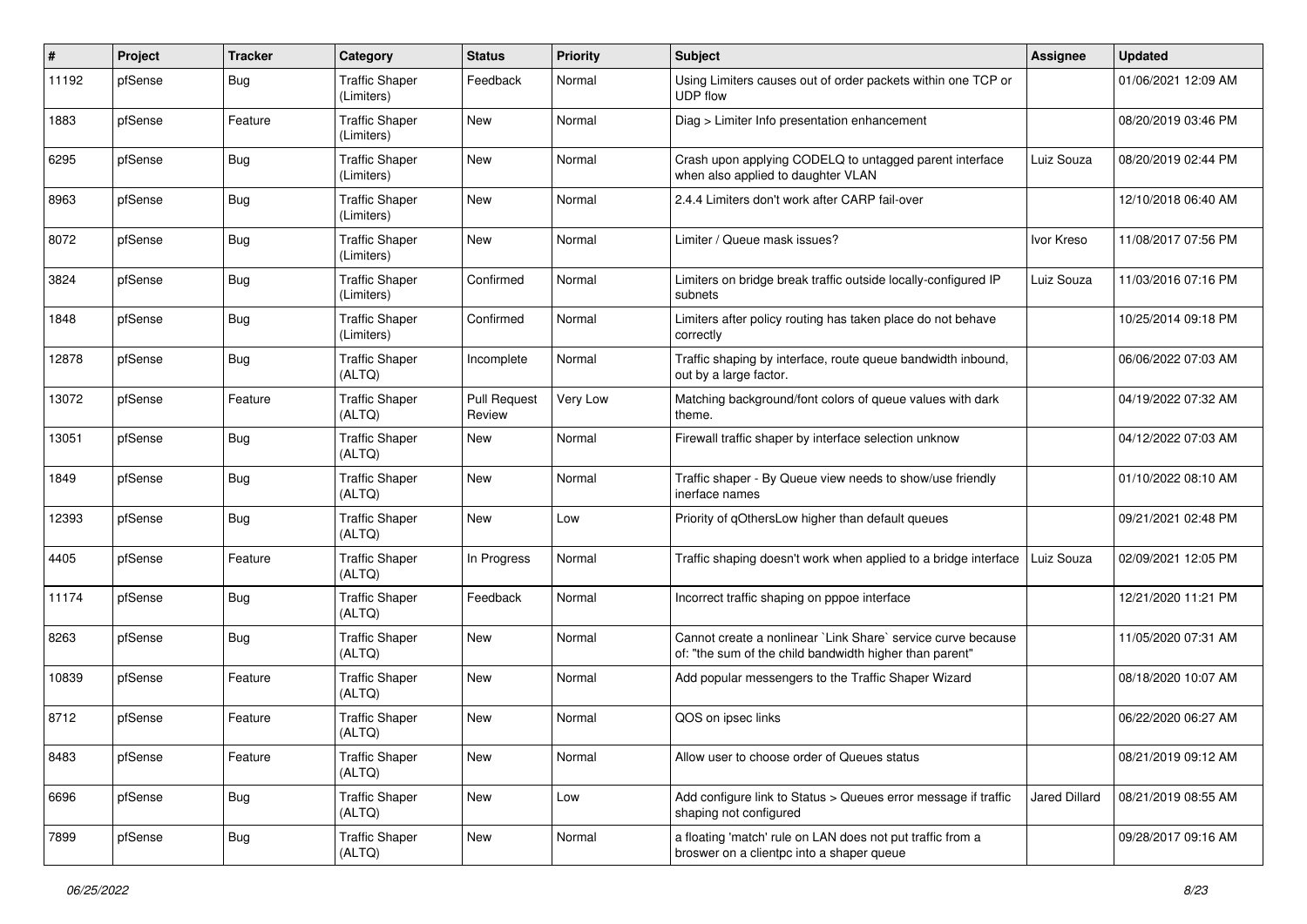| $\vert$ # | Project             | <b>Tracker</b> | Category                        | <b>Status</b>                 | <b>Priority</b> | <b>Subject</b>                                                                                          | <b>Assignee</b>      | <b>Updated</b>      |
|-----------|---------------------|----------------|---------------------------------|-------------------------------|-----------------|---------------------------------------------------------------------------------------------------------|----------------------|---------------------|
| 5813      | pfSense             | Feature        | <b>Traffic Shaper</b><br>(ALTQ) | New                           | Normal          | Replacement of layer7 filter                                                                            |                      | 02/18/2017 05:08 PM |
| 2315      | pfSense             | Feature        | <b>Traffic Shaper</b><br>(ALTQ) | <b>New</b>                    | Normal          | Traffic Shaper - Adaptive Bandwidth Management                                                          |                      | 02/06/2016 05:07 AM |
| 4467      | pfSense             | <b>Bug</b>     | <b>Traffic Shaper</b><br>(ALTQ) | <b>New</b>                    | Normal          | Traffic Graphs shows wrong throughput when traffic shaping<br>enabled                                   |                      | 02/23/2015 05:31 PM |
| 3465      | pfSense             | Bug            | <b>Traffic Shaper</b><br>(ALTQ) | <b>New</b>                    | Normal          | Editing Traffic Shaper queues causes status queues.php error                                            |                      | 02/19/2014 01:53 AM |
| 2308      | pfSense             | Bug            | <b>Traffic Shaper</b><br>(ALTQ) | <b>New</b>                    | Normal          | HFSC WebUI doesn't check for "Bandwidth" setting                                                        |                      | 12/04/2012 07:12 PM |
| 7400      | pfSense             | Bug            | <b>Traffic Graphs</b>           | Assigned                      | Normal          | Traffic Graphs show bad data on 2.3.3 1                                                                 | <b>Jared Dillard</b> | 12/31/2021 05:47 PM |
| 12401     | pfSense             | <b>Bug</b>     | <b>Traffic Graphs</b>           | New                           | Normal          | Traffic graphs with untagged and tagged VLAN on same<br>interface                                       |                      | 09/23/2021 09:18 PM |
| 11589     | pfSense             | Feature        | <b>Traffic Graphs</b>           | <b>Pull Request</b><br>Review | Low             | Fix iftop experimental traffic fetcher, unify and improve output<br>style                               |                      | 03/03/2021 03:30 PM |
| 10959     | pfSense             | Bug            | <b>Traffic Graphs</b>           | Feedback                      | Low             | Traffic graph stopped on interface used via netmap                                                      |                      | 02/22/2021 02:57 AM |
| 9566      | pfSense             | <b>Bug</b>     | <b>Traffic Graphs</b>           | <b>New</b>                    | Normal          | Traffic graph displays traffic incorrectly                                                              |                      | 11/18/2019 07:54 AM |
| 9737      | pfSense             | <b>Bug</b>     | <b>Traffic Graphs</b>           | <b>New</b>                    | Normal          | traffic-graphs.js shows incorrect units inside the chart                                                |                      | 09/09/2019 06:35 AM |
| 9101      | pfSense             | <b>Bug</b>     | <b>Traffic Graphs</b>           | <b>New</b>                    | Normal          | Traffic Graphs/Dashboard Slows Downloads Being Performed<br>by the Same Firefox Browser                 |                      | 08/21/2019 09:18 AM |
| 7398      | pfSense             | Feature        | <b>Traffic Graphs</b>           | Assigned                      | Normal          | Show average value of bandwidth in/out on Dashboard trafic<br>graph                                     | Jared Dillard        | 08/21/2019 08:56 AM |
| 9087      | pfSense             | Bug            | <b>Traffic Graphs</b>           | <b>New</b>                    | Normal          | Traffic Graph Widget Legend Not Updating                                                                |                      | 08/14/2019 12:38 PM |
| 8274      | pfSense             | Feature        | <b>Traffic Graphs</b>           | New                           | Normal          | Reverse Inverse Traffic Graph View                                                                      | <b>Jared Dillard</b> | 08/14/2019 10:31 AM |
| 8349      | pfSense             | Feature        | <b>Traffic Graphs</b>           | <b>New</b>                    | Normal          | Show the actual numerical information (upload/download<br>speeds) in the traffic graph dashboard widget | Jared Dillard        | 02/28/2018 09:42 AM |
| 8130      | pfSense             | Bug            | <b>Traffic Graphs</b>           | <b>New</b>                    | Normal          | Status - Monitoring - Area chart displays traffic data differently<br>than Line or Bar charts           |                      | 11/26/2017 01:40 PM |
| 8909      | pfSense<br>Packages | Bug            | Tinc                            | <b>New</b>                    | Normal          | tinc package makes /rc.newwanip looping forever                                                         |                      | 08/13/2019 09:25 AM |
| 9229      | pfSense<br>Packages | <b>Bug</b>     | Tinc                            | New                           | Normal          | Tinc package: no way of specifying multiple critical<br>configuration parameters from web interface     |                      | 08/13/2019 09:25 AM |
| 12711     | pfSense<br>Packages | Feature        | Telegraf                        | <b>New</b>                    | Normal          | Add InfluxDB V2 support                                                                                 |                      | 01/21/2022 02:54 AM |
| 12655     | pfSense<br>Packages | Bug            | Telegraf                        | <b>New</b>                    | Normal          | telegraf, wireguard plugin failing                                                                      |                      | 12/30/2021 05:51 PM |
| 12462     | pfSense<br>Packages | Feature        | Telegraf                        | <b>Pull Request</b><br>Review | Normal-package  | Telegraf: Add "devfs" to ignore fs                                                                      | Offstage<br>Roller   | 10/18/2021 09:03 AM |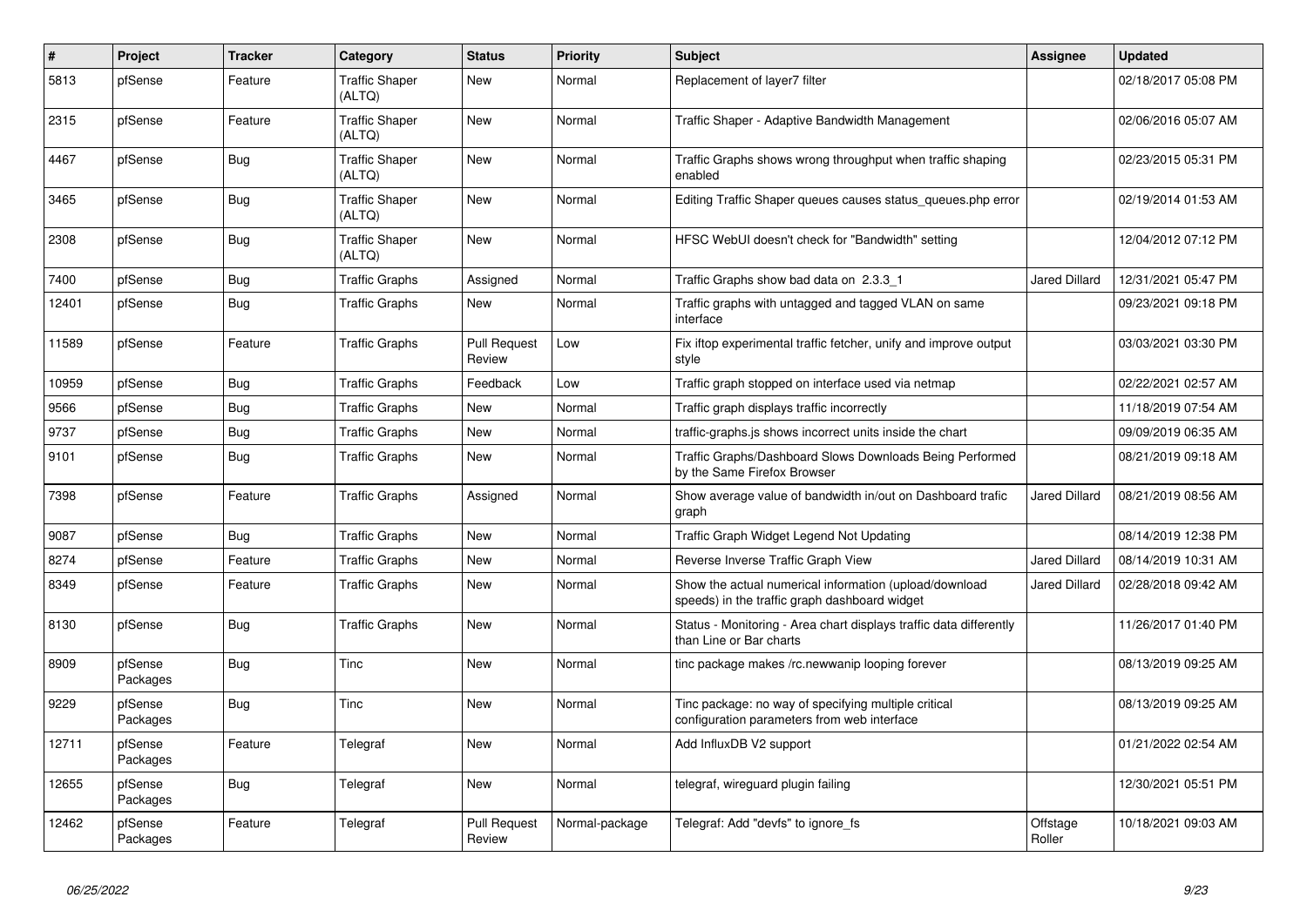| $\pmb{\#}$ | Project             | <b>Tracker</b> | Category  | <b>Status</b> | <b>Priority</b> | <b>Subject</b>                                                                             | <b>Assignee</b>     | <b>Updated</b>      |
|------------|---------------------|----------------|-----------|---------------|-----------------|--------------------------------------------------------------------------------------------|---------------------|---------------------|
| 8216       | pfSense<br>Packages | Feature        | Telegraf  | New           | Normal          | Add prometheus output for telegraf                                                         |                     | 09/09/2020 05:33 AM |
| 9139       | pfSense<br>Packages | <b>Bug</b>     | Telegraf  | New           | Normal          | telegraf: add ping for default gateway(s)                                                  |                     | 05/21/2020 04:23 PM |
| 10487      | pfSense<br>Packages | <b>Bug</b>     | Telegraf  | New           | Normal          | Telegraf package not sending logs to influxdb server                                       |                     | 05/03/2020 07:09 PM |
| 8099       | pfSense<br>Packages | Feature        | Telegraf  | New           | Normal          | Add more configuration flexibility to Telegraf                                             |                     | 08/13/2019 09:39 AM |
| 8230       | pfSense<br>Packages | Feature        | Telegraf  | New           | Normal          | telegraf automatic input plugins configuration for enabled<br>pfsense package              |                     | 02/18/2019 05:23 PM |
| 9046       | pfSense<br>Packages | Feature        | Telegraf  | New           | High            | telegraf feature request                                                                   |                     | 02/18/2019 03:38 PM |
| 9138       | pfSense<br>Packages | Bug            | Telegraf  | New           | Normal          | telegraf: add section for custom config lines                                              |                     | 02/18/2019 03:36 PM |
| 9337       | pfSense<br>Packages | <b>Bug</b>     | Telegraf  | New           | Normal          | Telegraf ping input fails                                                                  |                     | 02/18/2019 10:40 AM |
| 12114      | pfSense<br>Packages | <b>Bug</b>     | syslog-ng | Feedback      | Normal          | syslog-ng only binds to the last specified interface                                       |                     | 04/21/2022 12:40 PM |
| 10393      | pfSense<br>Packages | <b>Bug</b>     | syslog-ng | Feedback      | Normal          | Syslog-ng TLS support is broken                                                            |                     | 04/21/2022 12:40 PM |
| 12502      | pfSense<br>Packages | Feature        | syslog-ng | New           | Normal          | Syslog-ng Configuration Library (scl) missing                                              |                     | 11/02/2021 06:06 PM |
| 12160      | pfSense<br>Packages | Regression     | syslog-ng | Feedback      | High            | An invalid configuration is generated when choosing TLS as<br>the default protocol         | Jim Pingle          | 07/23/2021 03:27 PM |
| 8705       | pfSense<br>Packages | <b>Bug</b>     | syslog-ng | New           | Normal          | Syslog-NG error in latest snapshot                                                         |                     | 07/27/2018 10:17 AM |
| 8295       | pfSense<br>Packages | <b>Bug</b>     | syslog-ng | New           | Normal          | syslog-ng logrotates tls files                                                             |                     | 02/14/2018 06:12 AM |
| 8229       | pfSense<br>Packages | <b>Bug</b>     | syslog-ng | New           | Normal          | syslog-ng stops parsing logs after logrotate run                                           |                     | 01/26/2018 12:00 PM |
| 8180       | pfSense<br>Packages | <b>Bug</b>     | syslog-ng | New           | Normal          | syslog-ng default log file                                                                 |                     | 01/16/2018 12:53 PM |
| 12956      | pfSense<br>Packages | <b>Bug</b>     | Suricata  | Confirmed     | Normal          | suricata fails to use pcre in SID management (e.g.<br>dropsid.conf)                        |                     | 04/05/2022 12:52 PM |
| 12909      | pfSense<br>Packages | Feature        | Suricata  | New           | Normal          | Convert Suricata GeoIP Lookup feature on ALERTS tab to use<br>local GeoIP2 database        | <b>Viktor Gurov</b> | 03/07/2022 08:28 AM |
| 12899      | pfSense<br>Packages | <b>Bug</b>     | Suricata  | New           | Normal          | Suricata doesn't honor Pass List                                                           |                     | 03/04/2022 01:22 PM |
| 10466      | pfSense<br>Packages | Feature        | Suricata  | New           | Low             | Add checkbox to Suricata blocked host view to resolve all<br>resolvable IP's automatically |                     | 02/02/2022 06:04 PM |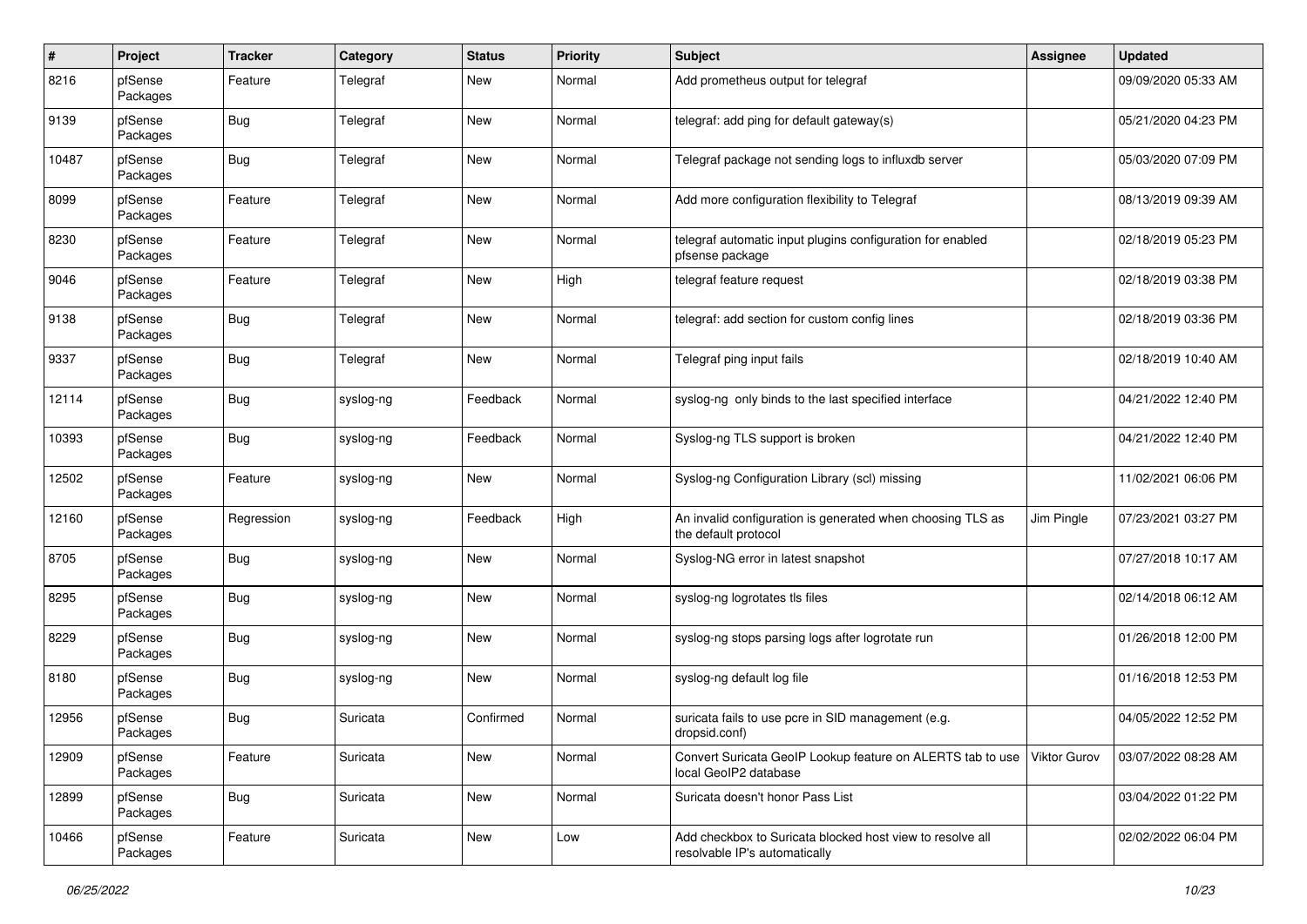| $\#$  | Project             | Tracker    | Category | <b>Status</b> | <b>Priority</b> | <b>Subject</b>                                                                            | <b>Assignee</b>     | <b>Updated</b>      |
|-------|---------------------|------------|----------|---------------|-----------------|-------------------------------------------------------------------------------------------|---------------------|---------------------|
| 12748 | pfSense<br>Packages | Feature    | Suricata | New           | Normal          | Suricata blocked page timestamp breakout to it's own sortable<br>column                   |                     | 02/01/2022 12:06 PM |
| 12643 | pfSense<br>Packages | Regression | Suricata | Feedback      | Normal          | Rule categories are cleared after clicking the save button on<br>the Global Settings page |                     | 12/30/2021 03:44 AM |
| 12506 | pfSense<br>Packages | Bug        | Suricata | Feedback      | Normal          | Only selected instance is restarted on suppress list change                               | Viktor Gurov        | 12/01/2021 04:43 AM |
| 11210 | pfSense<br>Packages | Feature    | Suricata | Feedback      | Normal          | 3rd party rulesets                                                                        | Viktor Gurov        | 11/24/2021 04:21 AM |
| 11525 | pfSense<br>Packages | Bug        | Suricata | New           | Normal          | pfsense 2.5.0 release version for vlan issue to suricata                                  |                     | 11/11/2021 08:16 AM |
| 12322 | pfSense<br>Packages | Bug        | Suricata | Feedback      | Normal          | Suricata creates invalid HOME_NET entries                                                 | <b>Viktor Gurov</b> | 09/10/2021 11:42 AM |
| 11742 | pfSense<br>Packages | Bug        | Suricata | <b>New</b>    | Normal          | Blocking / Unblocking is not working correctly.                                           |                     | 09/01/2021 11:08 AM |
| 12292 | pfSense<br>Packages | Feature    | Suricata | Feedback      | Normal          | GeoIP look on the Alerts, Blocked and Files pages                                         | <b>Viktor Gurov</b> | 08/23/2021 08:16 AM |
| 12285 | pfSense<br>Packages | Feature    | Suricata | In Progress   | Normal          | Add more EVE Logged Traffic protocols                                                     | <b>Viktor Gurov</b> | 08/20/2021 08:22 AM |
| 6964  | pfSense<br>Packages | Bug        | Suricata | Feedback      | Normal          | Host OS Policy Assignment broken when using "Import" or<br>"Aliases" buttons              | <b>Viktor Gurov</b> | 08/20/2021 07:52 AM |
| 10872 | pfSense<br>Packages | Feature    | Suricata | Feedback      | Normal          | Add adjustable notification for Severity Alert                                            | Viktor Gurov        | 08/20/2021 07:52 AM |
| 9852  | pfSense<br>Packages | Feature    | Suricata | Feedback      | Normal          | show File-Store directory listing                                                         | <b>Viktor Gurov</b> | 08/20/2021 07:52 AM |
| 11780 | pfSense<br>Packages | Bug        | Suricata | New           | Very High       | Suricata package fails to prune suricata.log                                              |                     | 08/06/2021 07:18 AM |
| 10472 | pfSense<br>Packages | Feature    | Suricata | <b>New</b>    | Low             | Blocked host alert table break out by timestamp and type to<br>allow sorting by date      |                     | 04/17/2020 12:46 PM |
| 10292 | pfSense<br>Packages | Bug        | Suricata | New           | Normal          | Suricata not respecting SID Mgmt list                                                     |                     | 02/27/2020 01:02 PM |
| 9934  | pfSense<br>Packages | Bug        | Suricata | New           | Normal          | suricata update kills WAN interface                                                       |                     | 02/20/2020 09:17 AM |
| 8985  | pfSense<br>Packages | Feature    | Suricata | New           | Normal          | Suricata: allow configuration for external/internal additional<br>storage                 |                     | 11/13/2019 10:07 AM |
| 7388  | pfSense<br>Packages | Bug        | Suricata | New           | High            | Suricata does not property recognize MTU for PPPOE<br>interfaces                          |                     | 03/15/2017 05:17 AM |
| 6023  | pfSense<br>Packages | Bug        | Suricata | New           | Low             | Traffic Shaper (pfsense 2.3) Suricata V3.0 Inline Mode<br>Operation                       | Luiz Souza          | 04/15/2016 05:59 AM |
| 13261 | pfSense<br>Packages | Bug        | sudo     | Feedback      | Normal          | Input validation rejects empty "sudo" command list, but GUI<br>text says it can be empty  |                     | 06/24/2022 02:50 PM |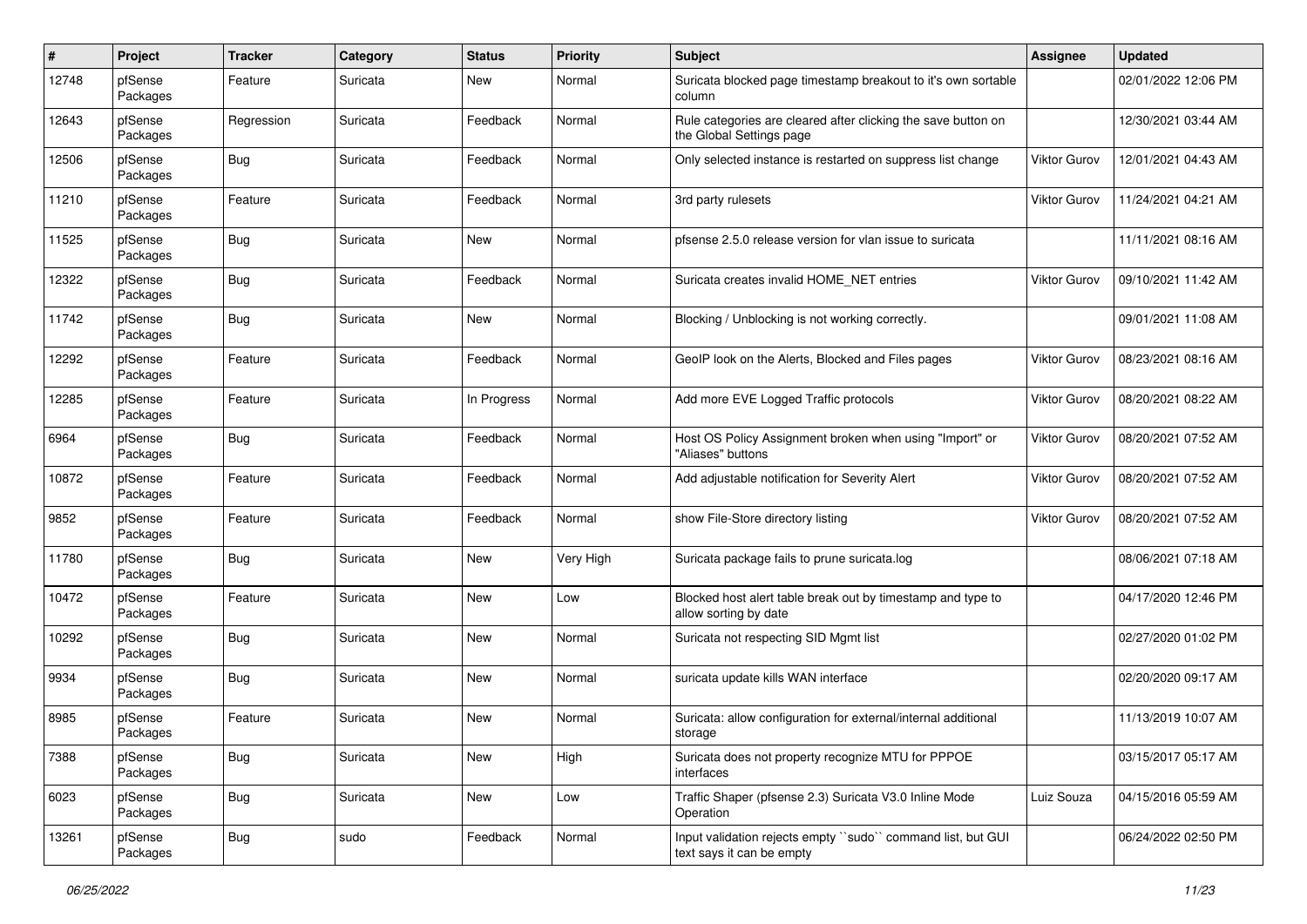| $\pmb{\#}$ | Project             | <b>Tracker</b> | Category                     | <b>Status</b>                 | <b>Priority</b> | Subject                                                                                           | <b>Assignee</b>      | <b>Updated</b>      |
|------------|---------------------|----------------|------------------------------|-------------------------------|-----------------|---------------------------------------------------------------------------------------------------|----------------------|---------------------|
| 13160      | pfSense<br>Packages | Feature        | Status Monitoring            | <b>Pull Request</b><br>Review | Normal          | Option to sort monitoring graph views                                                             |                      | 05/13/2022 12:06 PM |
| 11763      | pfSense<br>Packages | <b>Bug</b>     | Status Monitoring            | New                           | Normal          | Traffic graphs refresh issue                                                                      |                      | 05/03/2021 09:44 AM |
| 10602      | pfSense<br>Packages | Bug            | Status Monitoring            | Confirmed                     | Normal          | Dashboard->Traffic Graphs bandwidth designations on hover<br>pop-ups                              |                      | 10/10/2020 11:59 AM |
| 10601      | pfSense<br>Packages | <b>Bug</b>     | Status Monitoring            | New                           | Normal          | Dashboard->Traffic Graphs Scale is capped for outbound                                            |                      | 05/29/2020 10:13 AM |
| 9749       | pfSense<br>Packages | Feature        | Status Monitoring            | <b>New</b>                    | Normal          | 95th percentile missing for quality in monitoring                                                 |                      | 09/12/2019 10:39 AM |
| 11797      | pfSense<br>Packages | Bug            | <b>Status Traffic Totals</b> | <b>New</b>                    | Normal          | Traffic Totals lost upon reboot when using a ramdisk for /var<br>and /tmp                         | John Cornwell        | 04/10/2021 06:27 PM |
| 10429      | pfSense<br>Packages | <b>Bug</b>     | <b>Status Traffic Totals</b> | <b>New</b>                    | Normal          | Status Traffic Total broken 2.4.5                                                                 | <b>Jared Dillard</b> | 02/27/2021 07:55 PM |
| 7267       | pfSense<br>Packages | Bug            | <b>Status Traffic Totals</b> | New                           | Normal          | Status Traffic Totals - Stacked Bar - Scale not high enough                                       | <b>Jared Dillard</b> | 11/18/2020 07:38 AM |
| 9537       | pfSense<br>Packages | <b>Bug</b>     | <b>Status Traffic Totals</b> | <b>New</b>                    | Normal          | One month offset in displayed data between time changes                                           | <b>Jared Dillard</b> | 05/01/2020 08:27 AM |
| 6752       | pfSense<br>Packages | Todo           | <b>Status Traffic Totals</b> | <b>New</b>                    | Low             | Traffic Totals Data Summary Graph                                                                 | <b>Jared Dillard</b> | 11/08/2017 08:58 AM |
| 13141      | pfSense<br>Packages | <b>Bug</b>     | squidguard                   | New                           | Normal          | wrong page squidguard block                                                                       |                      | 05/09/2022 05:33 PM |
| 11434      | pfSense<br>Packages | Bug            | squidguard                   | Feedback                      | Normal          | SquidGuard over 1.16.18 11                                                                        |                      | 04/21/2022 12:40 PM |
| 12732      | pfSense<br>Packages | Bug            | squidguard                   | New                           | High            | Squid https filtering squidguard acl target list - erratic<br>behaviour                           |                      | 01/26/2022 09:11 AM |
| 8827       | pfSense<br>Packages | Bug            | squidguard                   | New                           | Normal          | Squidguard: ACL redirect modes 'redirect' and 'err page' send<br>unresolvable URLs to the client. | Viktor Gurov         | 12/21/2021 05:49 AM |
| 11738      | pfSense<br>Packages | Regression     | squidguard                   | Feedback                      | Normal          | SquidGuard 1.16.18_17 Not Filtering Blacklist No-Transparent<br>Mode                              | <b>Viktor Gurov</b>  | 12/21/2021 05:48 AM |
| 12491      | pfSense<br>Packages | Feature        | squidguard                   | New                           | Normal          | squidguard: allow multiple regex                                                                  |                      | 10/28/2021 03:30 PM |
| 11784      | pfSense<br>Packages | Feature        | squidguard                   | New                           | Normal          | squidguard auto update blacklist option                                                           |                      | 04/06/2021 01:53 AM |
| 4088       | pfSense<br>Packages | <b>Bug</b>     | squidguard                   | Feedback                      | Normal          | Buggy squidgurd config file is created                                                            | <b>Viktor Gurov</b>  | 01/28/2021 10:01 AM |
| 11248      | pfSense<br>Packages | Feature        | squidguard                   | Feedback                      | Normal          | SafeSearch update                                                                                 | Viktor Gurov         | 01/28/2021 10:01 AM |
| 10994      | pfSense<br>Packages | <b>Bug</b>     | squidguard                   | New                           | Low             | SquidGuard Blacklists Restore Default button does not work                                        |                      | 10/20/2020 12:26 PM |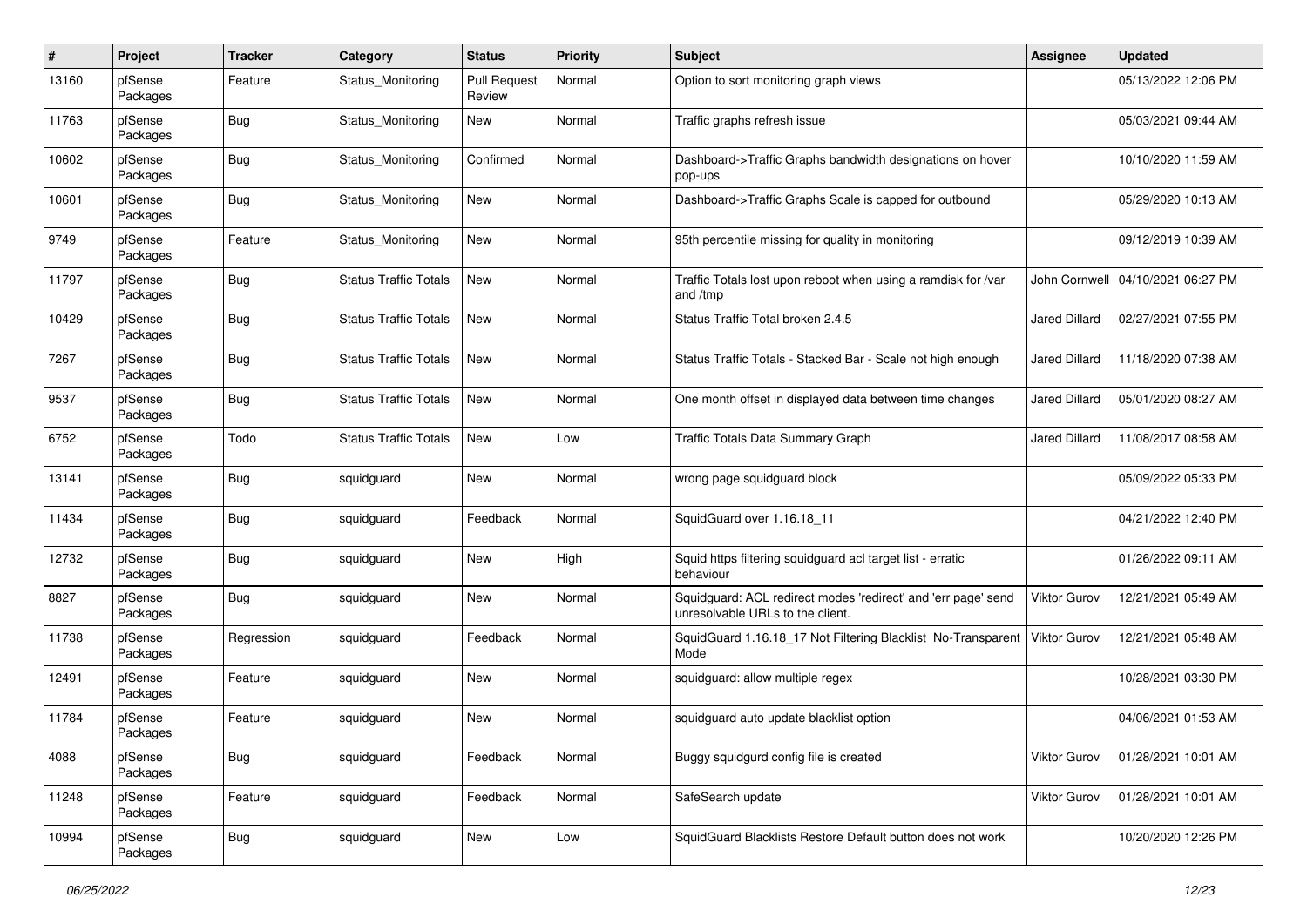| $\#$  | Project             | <b>Tracker</b> | Category   | <b>Status</b> | <b>Priority</b> | <b>Subject</b>                                                                                                                             | <b>Assignee</b>     | <b>Updated</b>      |
|-------|---------------------|----------------|------------|---------------|-----------------|--------------------------------------------------------------------------------------------------------------------------------------------|---------------------|---------------------|
| 10865 | pfSense<br>Packages | Feature        | squidguard | New           | Normal          | squidGuard lacks options to send traffic action logs to syslog<br>server                                                                   |                     | 09/05/2020 01:21 AM |
| 9286  | pfSense<br>Packages | <b>Bug</b>     | squidguard | <b>New</b>    | Normal          | squidGuard - Unable to change IP for sgerror.php URL in<br>configuration                                                                   |                     | 11/13/2019 10:07 AM |
| 4928  | pfSense<br>Packages | Feature        | squidguard | <b>New</b>    | Normal          | Surftool - New Package to turn squidguard groups(/acls) on or<br>off                                                                       |                     | 08/13/2019 09:57 AM |
| 9025  | pfSense<br>Packages | <b>Bug</b>     | squidguard | <b>New</b>    | Normal          | SquidGard + Target categories                                                                                                              |                     | 10/08/2018 01:00 AM |
| 8752  | pfSense<br>Packages | Bug            | squidguard | <b>New</b>    | Normal          | For SquidGuard in "Common ACL" menu "Target Rules List"<br>"access" option always stays with default value '---' for my<br>Target category |                     | 08/06/2018 05:53 AM |
| 6521  | pfSense<br>Packages | Bug            | squidguard | <b>New</b>    | Normal          | pfsense 2.3.1 squidguard -> Groups ACL -> Target Rules List<br>missing                                                                     |                     | 06/25/2016 10:49 PM |
| 6471  | pfSense<br>Packages | <b>Bug</b>     | squidguard | <b>New</b>    | Normal          | pfsense 2.3.1 squidguard -> common ACL -> Target Rules List<br>missing                                                                     |                     | 06/08/2016 06:22 PM |
| 5751  | pfSense<br>Packages | <b>Bug</b>     | squidguard | <b>New</b>    | Normal          | SquidGuard target categories not saved when long "Domain<br>List" is provided                                                              |                     | 01/10/2016 08:55 AM |
| 9721  | pfSense<br>Packages | Feature        | Squid      | Feedback      | Normal          | add squidclient -h 127.0.0.1 mgr:info output to Diagnostics /<br>Squid and status.php                                                      | <b>Viktor Gurov</b> | 04/22/2022 02:21 AM |
| 9982  | pfSense<br>Packages | Feature        | Squid      | Feedback      | Normal          | basic Idap auth TLS connection                                                                                                             | <b>Viktor Gurov</b> | 04/22/2022 02:21 AM |
| 10450 | pfSense<br>Packages | Bug            | Squid      | Feedback      | Normal          | Squid reverse proxy switching peers                                                                                                        | <b>Viktor Gurov</b> | 04/22/2022 02:21 AM |
| 10572 | pfSense<br>Packages | Bug            | Squid      | Feedback      | Normal          | STARTTLS option is ignored                                                                                                                 | <b>Viktor Gurov</b> | 04/22/2022 02:20 AM |
| 9762  | pfSense<br>Packages | Feature        | Squid      | Feedback      | Normal          | Squid Reverse Proxy Change redir domain(s) to use regex                                                                                    |                     | 04/21/2022 12:40 PM |
| 7797  | pfSense<br>Packages | <b>Bug</b>     | Squid      | Feedback      | Normal          | Squid Reverse Proxy alternating between destinations                                                                                       |                     | 04/21/2022 12:40 PM |
| 13073 | pfSense<br>Packages | Bug            | Squid      | <b>New</b>    | Normal          | ClamAV - clamd dies with high CPU load and thus the C-ICAP<br>of squid-reverse proxy causes http:500 errors                                |                     | 04/19/2022 05:38 AM |
| 9700  | pfSense<br>Packages | Feature        | Squid      | Feedback      | Normal          | Secure Squid HTTPS Proxy                                                                                                                   |                     | 01/25/2022 06:39 PM |
| 12717 | pfSense<br>Packages | Todo           | Squid      | <b>New</b>    | Normal          | Squid 5.x Branch                                                                                                                           |                     | 01/25/2022 06:24 PM |
| 12264 | pfSense<br>Packages | Bug            | Squid      | Feedback      | Low             | Stray <table> line in squid monitor.php</table>                                                                                            | <b>Viktor Gurov</b> | 12/23/2021 10:53 AM |
| 12520 | pfSense<br>Packages | Feature        | Squid      | <b>New</b>    | High            | [Squid] - Allow or Deny Mappings from IP/Host/GeoIP sources                                                                                |                     | 11/12/2021 02:13 PM |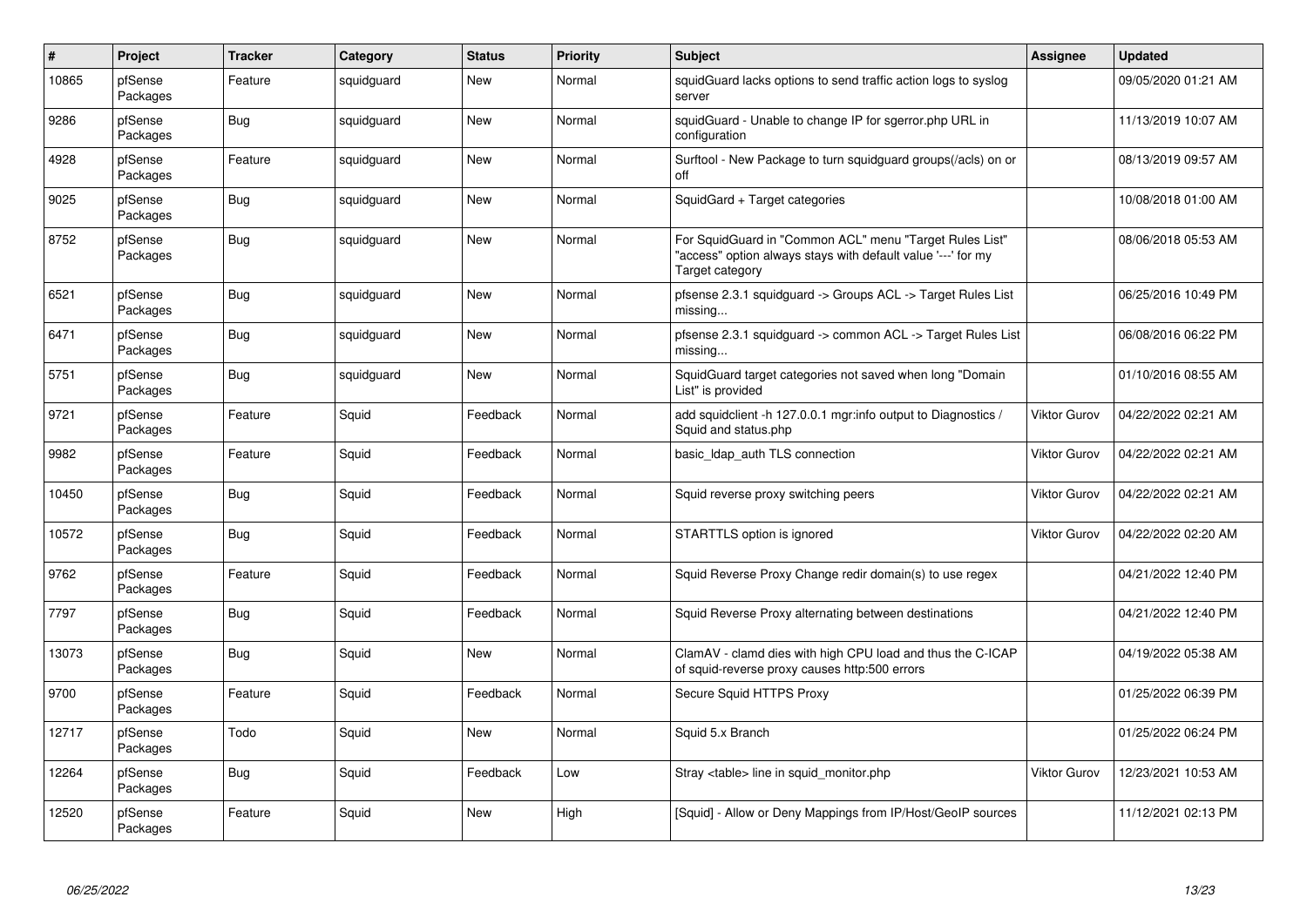| $\vert$ # | Project             | <b>Tracker</b> | Category  | <b>Status</b>          | <b>Priority</b> | Subject                                                                                                                                 | <b>Assignee</b>     | <b>Updated</b>      |
|-----------|---------------------|----------------|-----------|------------------------|-----------------|-----------------------------------------------------------------------------------------------------------------------------------------|---------------------|---------------------|
| 1620      | pfSense<br>Packages | Bug            | Squid     | New                    | Normal          | Can't use transparent proxy when using bridge.                                                                                          |                     | 10/07/2021 04:19 AM |
| 11848     | pfSense<br>Packages | <b>Bug</b>     | Squid     | <b>New</b>             | Normal          | Issue with squid cache download speed                                                                                                   |                     | 04/23/2021 09:30 PM |
| 10608     | pfSense<br>Packages | <b>Bug</b>     | Squid     | Feedback               | Normal          | Update squid port to 4.11-p2                                                                                                            |                     | 03/02/2021 04:00 AM |
| 10541     | pfSense<br>Packages | Feature        | Squid     | Feedback               | Normal          | Squid failover and load balancing                                                                                                       | <b>Viktor Gurov</b> | 01/14/2021 07:34 AM |
| 11200     | pfSense<br>Packages | Feature        | Squid     | <b>New</b>             | Normal          | Squid reverse $proxy + \text{multiple}$ asl certificates                                                                                |                     | 12/31/2020 03:50 AM |
| 9774      | pfSense<br>Packages | Feature        | Squid     | <b>New</b>             | Normal          | Squid logs / remote logs                                                                                                                |                     | 04/17/2020 06:18 AM |
| 9012      | pfSense<br>Packages | Bug            | Squid     | <b>New</b>             | Very Low        | Captive Portal authentication in Squid Proxy Server does not<br>work                                                                    |                     | 10/12/2019 05:06 AM |
| 6789      | pfSense<br>Packages | Feature        | Squid     | <b>New</b>             | Normal          | disgest Idap auth                                                                                                                       |                     | 08/13/2019 09:57 AM |
| 9568      | pfSense<br>Packages | <b>Bug</b>     | Squid     | <b>New</b>             | Normal          | UFSSwapDir::openLog: Failed to open swap log.                                                                                           |                     | 05/29/2019 09:18 PM |
| 5646      | pfSense<br>Packages | Feature        | Squid     | <b>New</b>             | Normal          | Squid3 package Authentication Method: Kerberos/AD                                                                                       |                     | 02/18/2019 05:34 PM |
| 7954      | pfSense<br>Packages | Bug            | Squid     | Confirmed              | Normal          | Package upgrade/reinstall gets stuck on deinstall if the<br>package-provided service is not running                                     |                     | 10/18/2017 12:04 PM |
| 7691      | pfSense<br>Packages | Feature        | Squid     | <b>New</b>             | Normal          | Allow for custom icap services for squid                                                                                                |                     | 08/24/2017 03:16 AM |
| 7367      | pfSense<br>Packages | Feature        | Squid     | <b>New</b>             | Normal          | Wizard for Squid                                                                                                                        |                     | 03/14/2017 01:59 PM |
| 6083      | pfSense<br>Packages | Bug            | Squid     | <b>New</b>             | Normal          | Sugid Realtime Monitor / Squid Cache Table not diplaying<br>correctly                                                                   |                     | 12/06/2016 07:25 AM |
| 10436     | pfSense<br>Packages | <b>Bug</b>     | softflowd | New                    | Normal          | softflowd no longer sends flow data after upgrade ( $v0.9.9$ 1 -><br>v1.0.0                                                             |                     | 06/07/2022 12:25 AM |
| 12845     | pfSense<br>Packages | Bug            | softflowd | <b>New</b>             | Normal          | softflowd wrong vlan tag                                                                                                                |                     | 02/21/2022 10:40 AM |
| 12507     | pfSense<br>Packages | <b>Bug</b>     | softflowd | Pull Request<br>Review | Normal          | Add support for bi-directional flows in softflowd                                                                                       |                     | 11/11/2021 03:53 AM |
| 9486      | pfSense<br>Packages | Bug            | softflowd | <b>New</b>             | Very Low        | ifindex values used for softflowd are incorrect                                                                                         |                     | 08/14/2019 02:30 PM |
| 13095     | pfSense<br>Packages | <b>Bug</b>     | Snort     | Feedback               | Normal          | Snort VRT change in Shared Object Rules path name results<br>in failure to extract and update Snort Shared Object Rules<br>when enabled | <b>Bill Meeks</b>   | 04/25/2022 12:22 PM |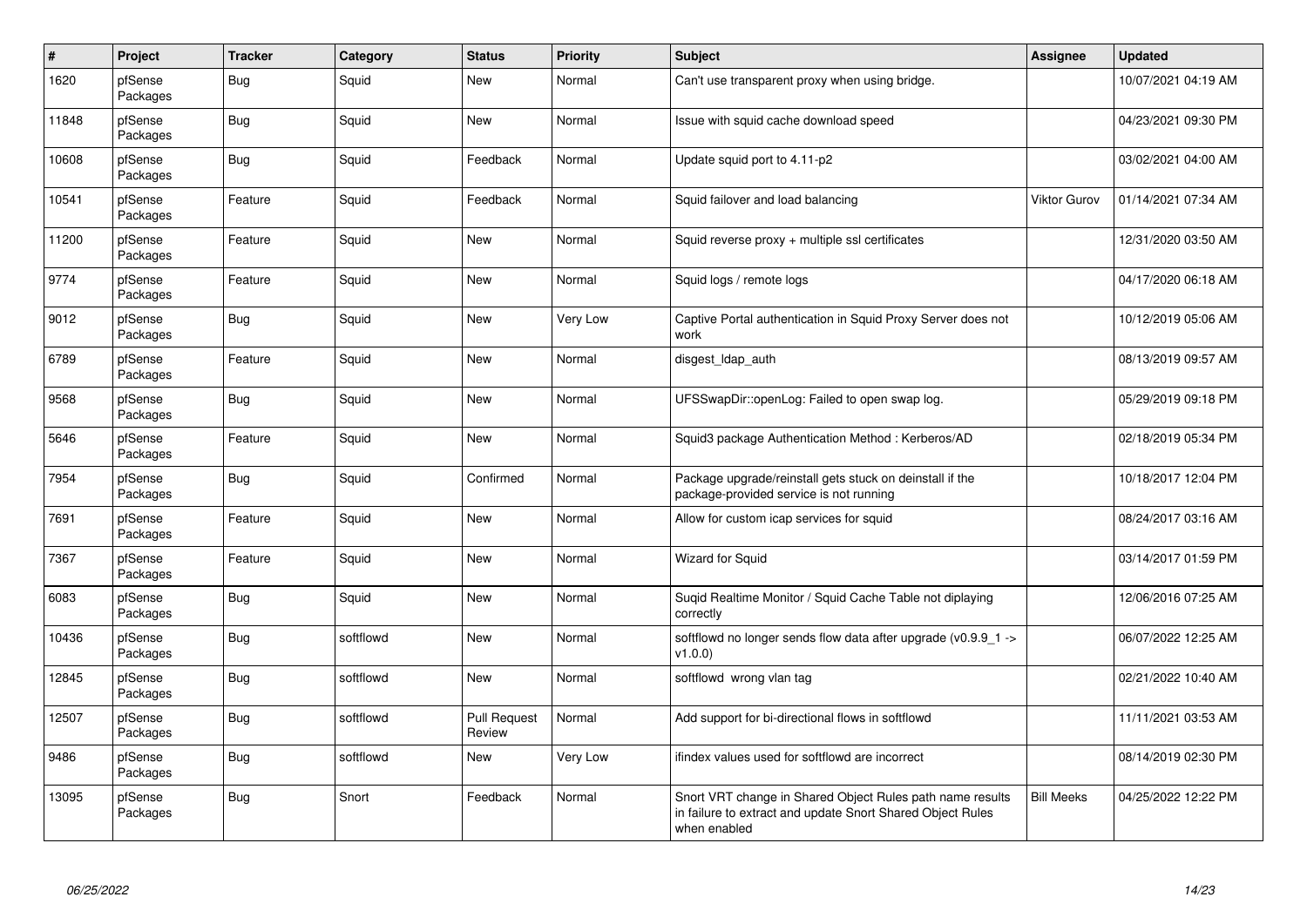| #     | Project             | <b>Tracker</b> | Category         | <b>Status</b>                 | <b>Priority</b> | <b>Subject</b>                                                                                                                         | Assignee          | <b>Updated</b>      |
|-------|---------------------|----------------|------------------|-------------------------------|-----------------|----------------------------------------------------------------------------------------------------------------------------------------|-------------------|---------------------|
| 13096 | pfSense<br>Packages | Feature        | Snort            | Feedback                      | Normal          | Improve robustness of Snort Rules Update Log size limitation<br>logic                                                                  | <b>Bill Meeks</b> | 04/25/2022 12:22 PM |
| 12979 | pfSense<br>Packages | Bug            | Snort            | <b>Pull Request</b><br>Review | High            | Snort Rules Update Process Using Deprecated FreeBSD<br><b>Subdirectory Name</b>                                                        | <b>Bill Meeks</b> | 03/24/2022 09:02 AM |
| 12683 | pfSense<br>Packages | <b>Bug</b>     | Snort            | Feedback                      | Normal          | snort_get_vpns_list() does not include OpenVPN CSO                                                                                     | Viktor Gurov      | 02/15/2022 10:47 AM |
| 9895  | pfSense<br>Packages | Bug            | Snort            | <b>New</b>                    | Normal          | snort reinstallation failed                                                                                                            |                   | 06/23/2021 08:01 AM |
| 11579 | pfSense<br>Packages | Feature        | Snort            | <b>New</b>                    | Normal          | Snort alerts or blocks trigger notifications                                                                                           |                   | 03/01/2021 03:26 AM |
| 10989 | pfSense<br>Packages | Bug            | Snort            | <b>New</b>                    | Low             | Snort alert page has hidden characters in IPv6 address                                                                                 |                   | 10/17/2020 04:06 PM |
| 6831  | pfSense<br>Packages | Feature        | Snort            | New                           | Normal          | Snort does not support aliases containing FQDN                                                                                         |                   | 07/11/2020 12:51 PM |
| 10606 | pfSense<br>Packages | Bug            | Snort            | New                           | Normal          | Snort Inline stopped working after upgrade to FreeBSD 12.1<br>(network traffic blocked after heavy load randomly)                      |                   | 05/28/2020 10:06 AM |
| 7414  | pfSense<br>Packages | Feature        | Snort            | <b>New</b>                    | Normal          | snort needs automated refresh on ip change                                                                                             |                   | 08/20/2019 08:55 AM |
| 9289  | pfSense<br>Packages | Feature        | Snort            | <b>New</b>                    | Normal          | Snort enable react                                                                                                                     |                   | 03/16/2019 09:04 PM |
| 7535  | pfSense<br>Packages | Feature        | Snort            | <b>New</b>                    | Normal          | Snort messages filling System / General. Should have its own<br>log.                                                                   |                   | 02/18/2019 05:29 PM |
| 6988  | pfSense<br>Packages | Bug            | Snort            | <b>New</b>                    | High            | SNORT Package PHP memory error                                                                                                         |                   | 06/28/2018 10:00 PM |
| 11479 | pfSense<br>Packages | Bug            | snmptt           | <b>New</b>                    | Normal          | snmptt 1.4.2 does not work in daemon mode                                                                                              |                   | 02/20/2021 04:37 PM |
| 5922  | pfSense             | Feature        | <b>SNMP</b>      | <b>New</b>                    | Normal          | SNMP - enable SNMP v3 functionality                                                                                                    | Viktor Gurov      | 03/02/2022 02:40 PM |
| 4298  | pfSense             | <b>Bug</b>     | <b>SNMP</b>      | Assigned                      | Very Low        | Excessive errors from snmpd                                                                                                            | Luiz Souza        | 09/13/2020 08:21 AM |
| 6186  | pfSense             | <b>Bug</b>     | <b>Services</b>  | <b>New</b>                    | Normal          | race conditions in service startup                                                                                                     |                   | 04/21/2022 12:39 PM |
| 11786 | pfSense             | Bug            | <b>Services</b>  | New                           | Normal          | SSH incomplete setup and startup fail while recovering XML<br>backup in a fresh install of pfSense 2.5.0                               |                   | 04/17/2021 01:36 PM |
| 11490 | pfSense<br>Packages | <b>Bug</b>     | Service Watchdog | <b>New</b>                    | Very Low        | Service Watchdog - Impacts Reboots and Package Updates                                                                                 |                   | 02/22/2021 12:07 PM |
| 10446 | pfSense             | Feature        | Rules / NAT      | New                           | Very Low        | VIP address is not shown in firewall rules                                                                                             |                   | 06/09/2022 02:07 PM |
| 13240 | pfSense             | <b>Bug</b>     | Rules / NAT      | New                           | Normal          | Dynamic NPt entry UI has a couple quirks                                                                                               |                   | 06/02/2022 09:32 PM |
| 9887  | pfSense             | <b>Bug</b>     | Rules / NAT      | New                           | Low             | Rule separator positions change when deleting multiple rules                                                                           |                   | 05/10/2022 03:11 PM |
| 13144 | pfSense             | <b>Bug</b>     | Rules / NAT      | New                           | Very Low        | Firewall rule entries can get out of sync when entries are<br>deleted while other administrators are editing entries<br>simultaneously |                   | 05/10/2022 07:26 AM |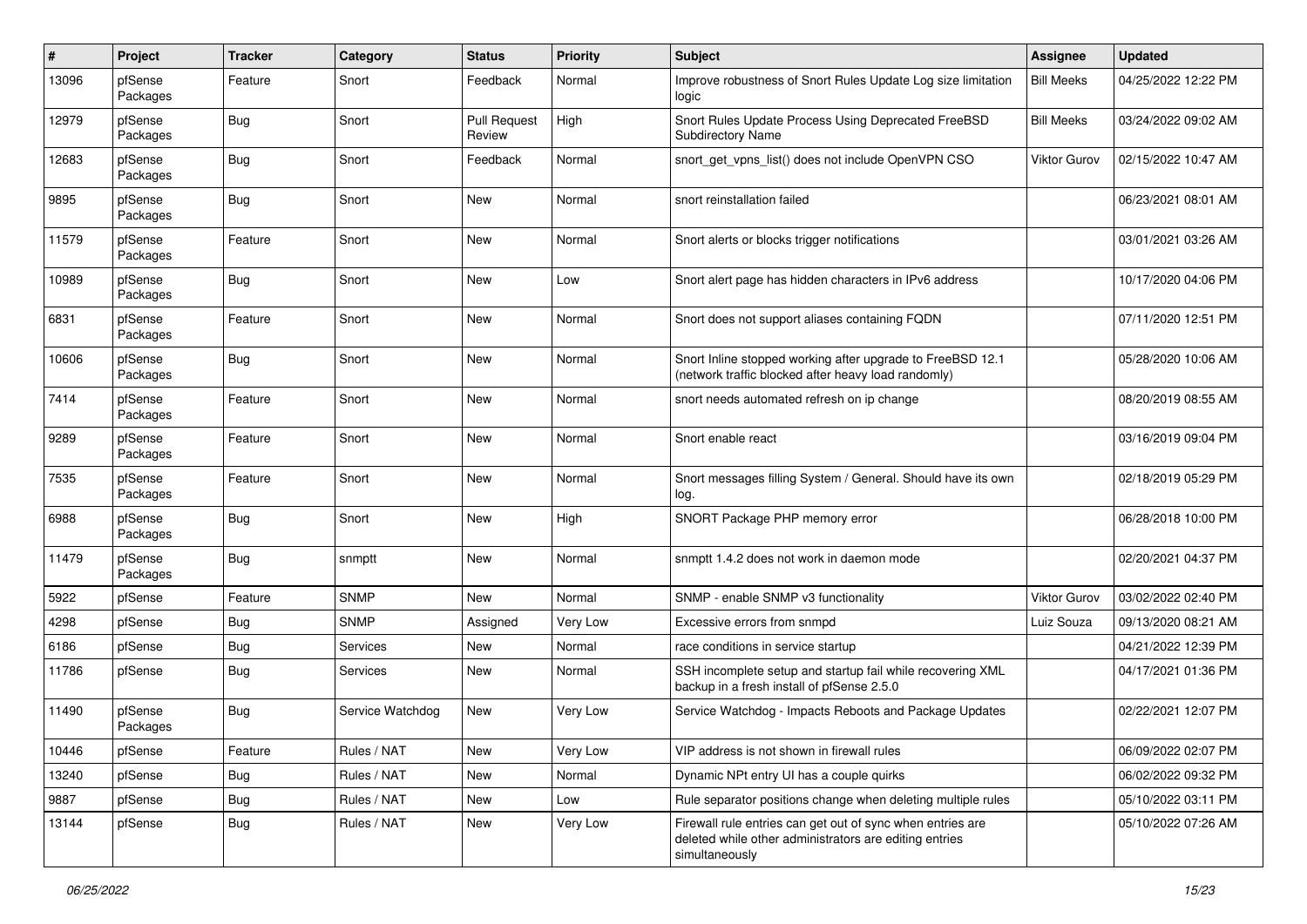| $\vert$ # | Project | <b>Tracker</b> | Category    | <b>Status</b>                 | <b>Priority</b> | Subject                                                                                                                                                | <b>Assignee</b> | <b>Updated</b>      |
|-----------|---------|----------------|-------------|-------------------------------|-----------------|--------------------------------------------------------------------------------------------------------------------------------------------------------|-----------------|---------------------|
| 10513     | pfSense | Bug            | Rules / NAT | New                           | Normal          | State issues with policy routing and HA failover                                                                                                       |                 | 04/21/2022 12:39 PM |
| 2358      | pfSense | Feature        | Rules / NAT | New                           | Normal          | NAT64 Support                                                                                                                                          |                 | 04/16/2022 06:52 PM |
| 13058     | pfSense | Todo           | Rules / NAT | New                           | Normal          | Add static routes and directly connected networks back to<br>policy route negation rules                                                               |                 | 04/13/2022 08:05 AM |
| 13046     | pfSense | Bug            | Rules / NAT | New                           | Normal          | Floating rule applied to IPv6 interface with a SLAAC DHCPv6<br>gateway reports error on boot                                                           |                 | 04/11/2022 09:50 AM |
| 12888     | pfSense | Bug            | Rules / NAT | New                           | Normal          | pfSense sends un-NATed packets during OpenVPN startup                                                                                                  |                 | 03/01/2022 03:13 PM |
| 6799      | pfSense | Bug            | Rules / NAT | New                           | Normal          | Using NOT (!) with interface subnet macros results unexpected<br>traffic passing when multiple subnets are included in the macro<br>(i.e. VIP subnets) |                 | 02/07/2022 02:18 PM |
| 12720     | pfSense | Bug            | Rules / NAT | <b>Pull Request</b><br>Review | Normal          | Hide the "tag" field on non-floating tabs                                                                                                              | Viktor Gurov    | 01/24/2022 03:11 PM |
| 12676     | pfSense | Feature        | Rules / NAT | New                           | Normal          | Add the Tagged option on the Port Forward rules edit page                                                                                              |                 | 01/11/2022 05:52 AM |
| 12665     | pfSense | Feature        | Rules / NAT | New                           | Normal          | Ability to add custom pf rules from the GUI                                                                                                            |                 | 01/07/2022 09:30 AM |
| 8576      | pfSense | Bug            | Rules / NAT | Feedback                      | Low             | pfSense stops passing traffic after some time when using<br>Outbound NAT pool w/ Sticky Address                                                        |                 | 10/28/2021 01:47 PM |
| 12421     | pfSense | Bug            | Rules / NAT | New                           | Normal          | IPV6 limiter bug                                                                                                                                       |                 | 10/02/2021 08:44 AM |
| 12370     | pfSense | Feature        | Rules / NAT | New                           | Low             | Add limiters to Queue column on firewall rule list                                                                                                     |                 | 09/14/2021 07:37 AM |
| 6776      | pfSense | Feature        | Rules / NAT | New                           | Normal          | Allow disabling of "filter rule association" by default                                                                                                |                 | 08/17/2021 10:56 AM |
| 12190     | pfSense | Feature        | Rules / NAT | New                           | Normal          | Add ability to reference ipv6 prefix in firewall rules and aliases                                                                                     |                 | 08/05/2021 01:47 PM |
| 11262     | pfSense | Feature        | Rules / NAT | New                           | Normal          | Time Based Rules - selects all days in the current month                                                                                               |                 | 04/27/2021 12:32 PM |
| 11717     | pfSense | Bug            | Rules / NAT | New                           | Normal          | Incorrect port forwarding rules if Destination port alias is not<br>equal to Redirect target port alias                                                |                 | 03/22/2021 06:06 AM |
| 11556     | pfSense | Bug            | Rules / NAT | New                           | Normal          | Kill all states associated with a NAT address                                                                                                          |                 | 03/19/2021 10:29 AM |
| 11548     | pfSense | <b>Bug</b>     | Rules / NAT | New                           | Normal          | "rule expands to no valid combination" error from port forward<br>automatic rule mixing IPv4 and IPv6 elements                                         |                 | 02/27/2021 03:18 PM |
| 10892     | pfSense | Bug            | Rules / NAT | New                           | Low             | Large number of VLAN/LANs make floating rules are to read                                                                                              | Jared Dillard   | 02/01/2021 03:29 PM |
| 10726     | pfSense | Bug            | Rules / NAT | New                           | Normal          | Sticky-connections option is bugged - sticky-address cannot be<br>redefined                                                                            |                 | 11/12/2020 10:12 AM |
| 10952     | pfSense | Bug            | Rules / NAT | New                           | Low             | Inconsistency in Subnet Defaults Between Firewall Rules and<br>Interface Address Assignments                                                           |                 | 10/09/2020 12:50 PM |
| 1683      | pfSense | Feature        | Rules / NAT | New                           | Normal          | PF scrub min-ttl option                                                                                                                                |                 | 09/23/2020 01:52 AM |
| 8820      | pfSense | <b>Bug</b>     | Rules / NAT | New                           | Low             | System/Advanced/Misc - "Do not kill connections when<br>schedule expires" UN-checked still leaves existing connections<br>open.                        |                 | 07/28/2020 10:59 AM |
| 10712     | pfSense | <b>Bug</b>     | Rules / NAT | New                           | Normal          | "default allow LAN IPv6 to any" rule does not work right after<br>boot when using IPv6 PD                                                              |                 | 06/30/2020 12:17 AM |
| 7260      | pfSense | Feature        | Rules / NAT | New                           | Normal          | Source OS / p0f Database Missing Modern Operating Systems                                                                                              |                 | 04/18/2020 02:25 AM |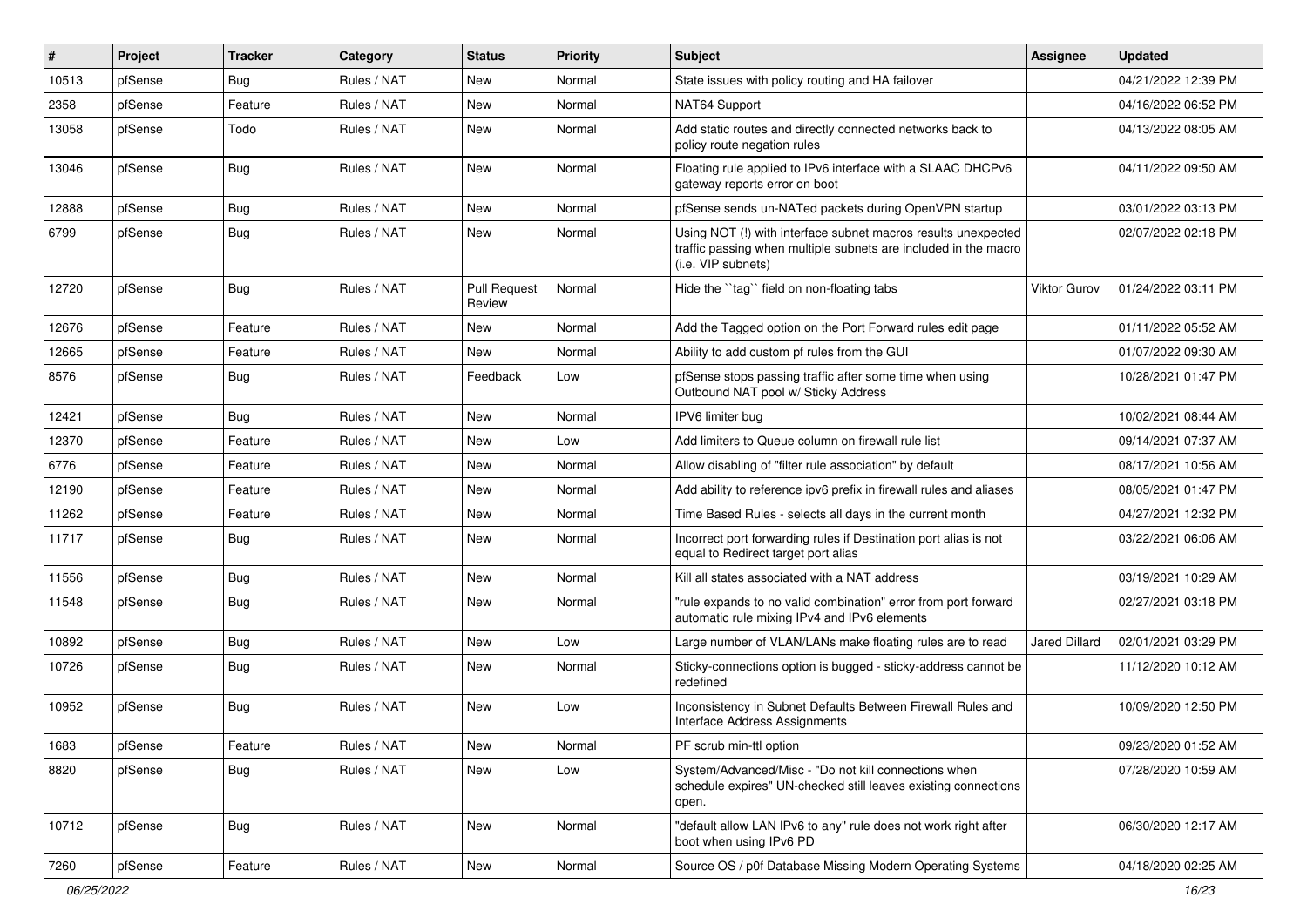| #     | Project | <b>Tracker</b> | Category    | <b>Status</b> | <b>Priority</b> | <b>Subject</b>                                                                                                        | <b>Assignee</b>      | <b>Updated</b>      |
|-------|---------|----------------|-------------|---------------|-----------------|-----------------------------------------------------------------------------------------------------------------------|----------------------|---------------------|
| 10312 | pfSense | Feature        | Rules / NAT | New           | Low             | Reordering of NAT rules without dragging                                                                              |                      | 03/03/2020 07:28 AM |
| 5091  | pfSense | Bug            | Rules / NAT | Confirmed     | Very Low        | In rule creation destination ports fields (from and to) are too<br>small to read ports aliases names                  |                      | 01/07/2020 07:48 AM |
| 3288  | pfSense | Feature        | Rules / NAT | <b>New</b>    | Normal          | Macros for Interface Networks on Outbound NAT rule Source<br>drop-down                                                |                      | 08/21/2019 11:02 AM |
| 6207  | pfSense | Feature        | Rules / NAT | New           | Normal          | Please, add "THIS_IF broadcast" Macro for use in firewall<br>rules                                                    |                      | 08/21/2019 11:01 AM |
| 8316  | pfSense | Feature        | Rules / NAT | <b>New</b>    | Low             | expiration date when creating new rules                                                                               |                      | 08/21/2019 09:11 AM |
| 7781  | pfSense | Feature        | Rules / NAT | New           | Normal          | Please Enable Rule Separators on Manual Outbound NAT                                                                  |                      | 08/21/2019 09:07 AM |
| 7373  | pfSense | Bug            | Rules / NAT | New           | Normal          | Firewall schedules GUI needs to be redone from scratch                                                                |                      | 08/21/2019 08:56 AM |
| 7181  | pfSense | Feature        | Rules / NAT | New           | Low             | Add Top and Add Bottom on Seperator                                                                                   |                      | 08/21/2019 08:55 AM |
| 6026  | pfSense | Bug            | Rules / NAT | New           | Low             | webinterface, firewall rules, wrapping of columns or visible<br>(horizontal)scrollbar needed when contents doesnt fit | <b>Jared Dillard</b> | 08/20/2019 03:40 PM |
| 2049  | pfSense | Feature        | Rules / NAT | New           | Normal          | Show Auto Generated Rules and Use them to turn features<br>on/off when applicable                                     |                      | 08/20/2019 03:37 PM |
| 4997  | pfSense | Feature        | Rules / NAT | New           | Normal          | Add setting option to choose default log action for new firewall<br>rules                                             |                      | 08/20/2019 03:29 PM |
| 1947  | pfSense | Feature        | Rules / NAT | New           | Normal          | Option to kill all states when creating a block rule                                                                  |                      | 08/20/2019 01:09 PM |
| 1937  | pfSense | Feature        | Rules / NAT | New           | Normal          | Support for rule groupings                                                                                            |                      | 08/20/2019 12:42 PM |
| 9591  | pfSense | Feature        | Rules / NAT | New           | Normal          | Add under firewall rules a search box                                                                                 |                      | 08/14/2019 02:39 PM |
| 9167  | pfSense | Bug            | Rules / NAT | New           | Normal          | Some Important ICMPv6 Traffic Not Allowed by Default Rules                                                            |                      | 08/14/2019 01:00 PM |
| 9035  | pfSense | <b>Bug</b>     | Rules / NAT | New           | Normal          | Inactive Interfaces are Hidden in Firewall Rules                                                                      |                      | 08/14/2019 12:39 PM |
| 7761  | pfSense | Feature        | Rules / NAT | New           | Normal          | Add a way to match on IPv6 proto=0 (hop-by-hop header<br>extension)                                                   |                      | 08/13/2019 03:49 PM |
| 6539  | pfSense | Feature        | Rules / NAT | New           | Normal          | ICMPv6 filtering requires multiple rules - no range support                                                           |                      | 08/13/2019 01:23 PM |
| 4707  | pfSense | Feature        | Rules / NAT | New           | Normal          | Can't override block port 0 rules in filter.inc                                                                       |                      | 08/13/2019 12:53 PM |
| 2771  | pfSense | Feature        | Rules / NAT | New           | Normal          | Add packet tracing simulator                                                                                          |                      | 08/13/2019 12:24 PM |
| 7799  | pfSense | Feature        | Rules / NAT | New           | Normal          | Make an ajax call to toggle logging by clicking on the logging<br>icon next to a rule                                 |                      | 08/13/2019 09:40 AM |
| 1136  | pfSense | Feature        | Rules / NAT | New           | Normal          | Add logic to automatically avoid route-to for static route<br>networks                                                |                      | 10/09/2018 05:11 AM |
| 8385  | pfSense | Feature        | Rules / NAT | New           | Normal          | Utilize IP addresses from successfully authenticated OpenVPN<br>endpoints to Update Firewall Rules                    |                      | 07/19/2018 03:07 PM |
| 8599  | pfSense | Feature        | Rules / NAT | New           | Very Low        | IPv6 flow labels                                                                                                      |                      | 07/16/2018 07:36 AM |
| 701   | pfSense | Feature        | Rules / NAT | New           | Normal          | Interface groups with NAT                                                                                             |                      | 05/11/2018 10:12 PM |
| 7922  | pfSense | Feature        | Rules / NAT | New           | Normal          | Add the option to select the ISP IPv6 Delegated Prefix as a<br>destination in firewall rules                          |                      | 10/10/2017 06:36 PM |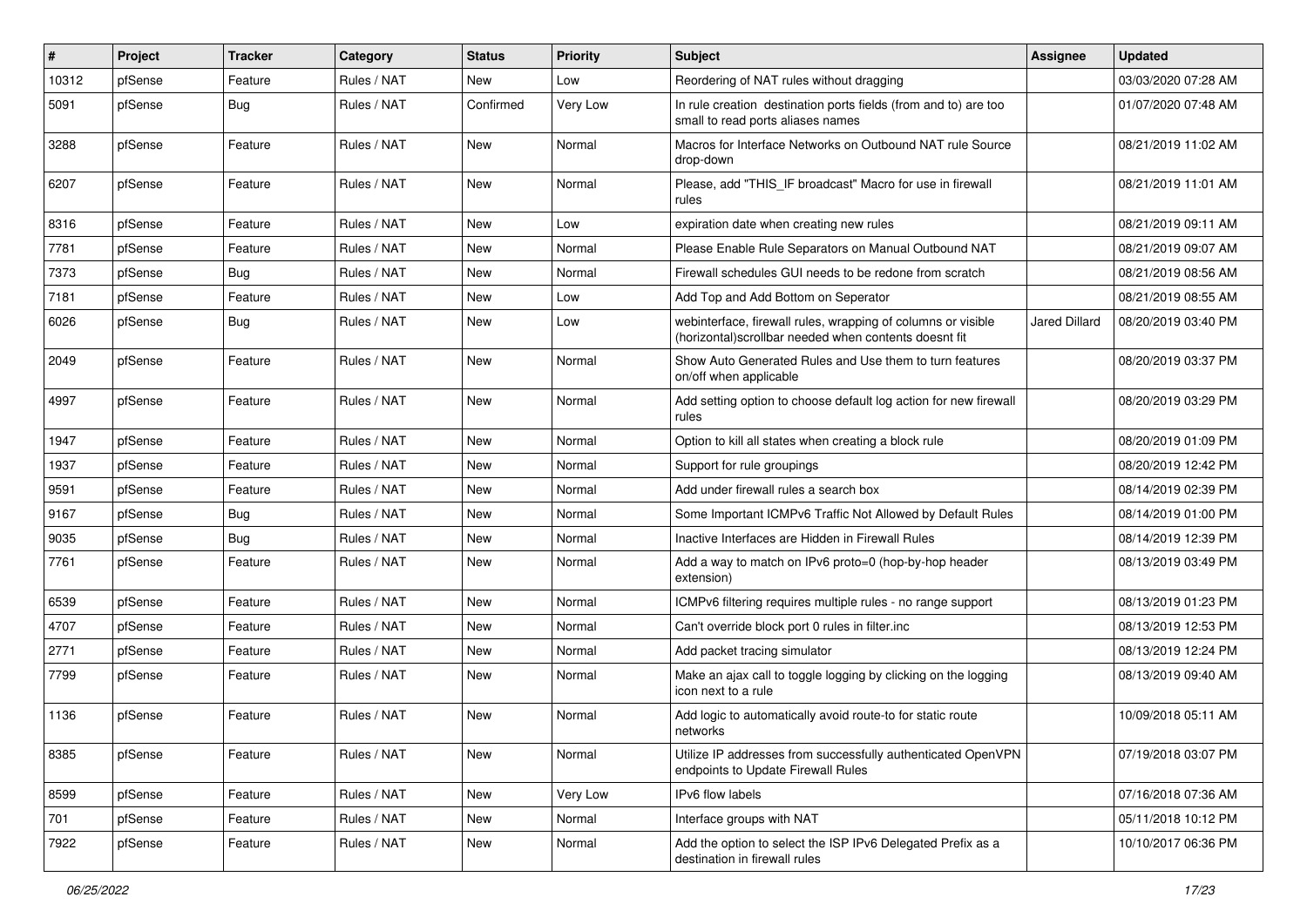| #     | Project             | <b>Tracker</b> | Category           | <b>Status</b> | <b>Priority</b> | <b>Subject</b>                                                                                                   | <b>Assignee</b> | <b>Updated</b>      |
|-------|---------------------|----------------|--------------------|---------------|-----------------|------------------------------------------------------------------------------------------------------------------|-----------------|---------------------|
| 7085  | pfSense             | Feature        | Rules / NAT        | New           | Normal          | Edit Firewall Rules Seperator                                                                                    |                 | 09/10/2017 09:15 AM |
| 7551  | pfSense             | Bug            | Rules / NAT        | New           | Normal          | Dynamic IPsec endpoints not added to rule set after WAN<br>down/up                                               |                 | 05/16/2017 02:26 PM |
| 2676  | pfSense             | Feature        | Rules / NAT        | <b>New</b>    | Normal          | Reply-to option in firewall rule                                                                                 |                 | 05/05/2017 03:15 PM |
| 1813  | pfSense             | <b>Bug</b>     | Rules / NAT        | Confirmed     | Normal          | Static routes on WAN interfaces overridden by route-to for<br>firewall-initiated traffic                         |                 | 11/09/2016 02:06 PM |
| 6627  | pfSense             | Bug            | Rules / NAT        | New           | Normal          | floating tab match rules ignore quick action so should be<br>removed                                             |                 | 07/18/2016 02:15 PM |
| 5791  | pfSense             | Bug            | Rules / NAT        | Confirmed     | Normal          | tftp-proxy functionality is easilly broken by unrelated rules                                                    |                 | 07/10/2016 12:24 AM |
| 96    | pfSense             | Feature        | Rules / NAT        | New           | Normal          | Add "All local networks" to source and destination drop down<br>boxen in firewall rules                          |                 | 02/06/2016 04:53 AM |
| 371   | pfSense             | Feature        | Rules / NAT        | <b>New</b>    | Normal          | Allow moving of bogon and RFC 1918 rules                                                                         |                 | 02/06/2016 04:53 AM |
| 4165  | pfSense             | Feature        | Rules / NAT        | New           | Low             | Allow for security zones when defining interfaces and firewall<br>rules.                                         |                 | 02/06/2016 04:35 AM |
| 5075  | pfSense             | Bug            | Rules / NAT        | Confirmed     | Normal          | pf errors that don't return a line number on first line don't file<br>notice                                     |                 | 09/01/2015 06:42 PM |
| 3793  | pfSense             | Feature        | Rules / NAT        | New           | Normal          | Enable external authentication support for rules                                                                 |                 | 08/05/2014 01:09 PM |
| 2965  | pfSense             | Feature        | Rules / NAT        | New           | Normal          | Mac Firewalling                                                                                                  |                 | 04/24/2013 12:02 PM |
| 2367  | pfSense             | Bug            | Rules / NAT        | New           | Normal          | display negate rules in firewall_rules.php and evaluate when<br>added                                            |                 | 05/07/2012 06:11 PM |
| 1935  | pfSense             | Feature        | Rules / NAT        | New           | Normal          | Allow rule with max-src-conn-* options to make conditional use<br>of "overload <virusprot>"</virusprot>          |                 | 10/07/2011 09:31 AM |
| 746   | pfSense             | Feature        | Rules / NAT        | <b>New</b>    | Normal          | Add interface group to source/dest drop downs                                                                    |                 | 07/19/2010 05:10 PM |
| 12338 | pfSense<br>Packages | <b>Bug</b>     | <b>RRD Summary</b> | New           | Normal          | RRD Summary does not report data on 3100                                                                         |                 | 04/15/2022 02:54 PM |
| 12865 | pfSense<br>Packages | Todo           | <b>RRD Summary</b> | Feedback      | Normal          | <b>RRD Summary improvements</b>                                                                                  | Viktor Gurov    | 03/04/2022 12:20 PM |
| 9698  | pfSense             | <b>Bug</b>     | <b>RRD Graphs</b>  | New           | Normal          | Monitoring graphs do not retain state after auto-refresh                                                         |                 | 08/26/2019 02:09 AM |
| 7314  | pfSense             | Bug            | <b>RRD Graphs</b>  | New           | Low             | Discrepancy in ntp monitoring view                                                                               |                 | 02/24/2017 08:37 PM |
| 2138  | pfSense             | Bug            | <b>RRD Graphs</b>  | <b>New</b>    | Normal          | RRD Wireless graph broken in BSS mode                                                                            |                 | 02/06/2016 04:59 AM |
| 5307  | pfSense             | Feature        | <b>RRD Graphs</b>  | New           | Low             | Add logarithmic scale option to RRD graphs                                                                       |                 | 10/14/2015 07:37 AM |
| 1186  | pfSense             | <b>Bug</b>     | <b>RRD Graphs</b>  | Confirmed     | Normal          | When in pure routing mode the rrd graphs are blank                                                               |                 | 09/16/2015 04:31 PM |
| 4292  | pfSense             | Feature        | <b>RRD Graphs</b>  | New           | Normal          | Show 95th Percentile for IPv6 Traffic in RRD Graphs                                                              |                 | 01/25/2015 02:24 PM |
| 13223 | pfSense Docs        | New Content    | Routing / Gateways | Feedback      | Normal          | Document new gateway state killing behavior                                                                      | Jim Pingle      | 05/27/2022 01:59 PM |
| 13297 | pfSense             | Feature        | Routing            | New           | Normal          | Support for Gateway Groups as Static Route destinations                                                          |                 | 06/24/2022 07:41 AM |
| 11296 | pfSense             | <b>Bug</b>     | Routing            | New           | Normal          | Static route targets may still reachable via default route when<br>the gateway they should route through is down | Viktor Gurov    | 05/10/2022 03:12 PM |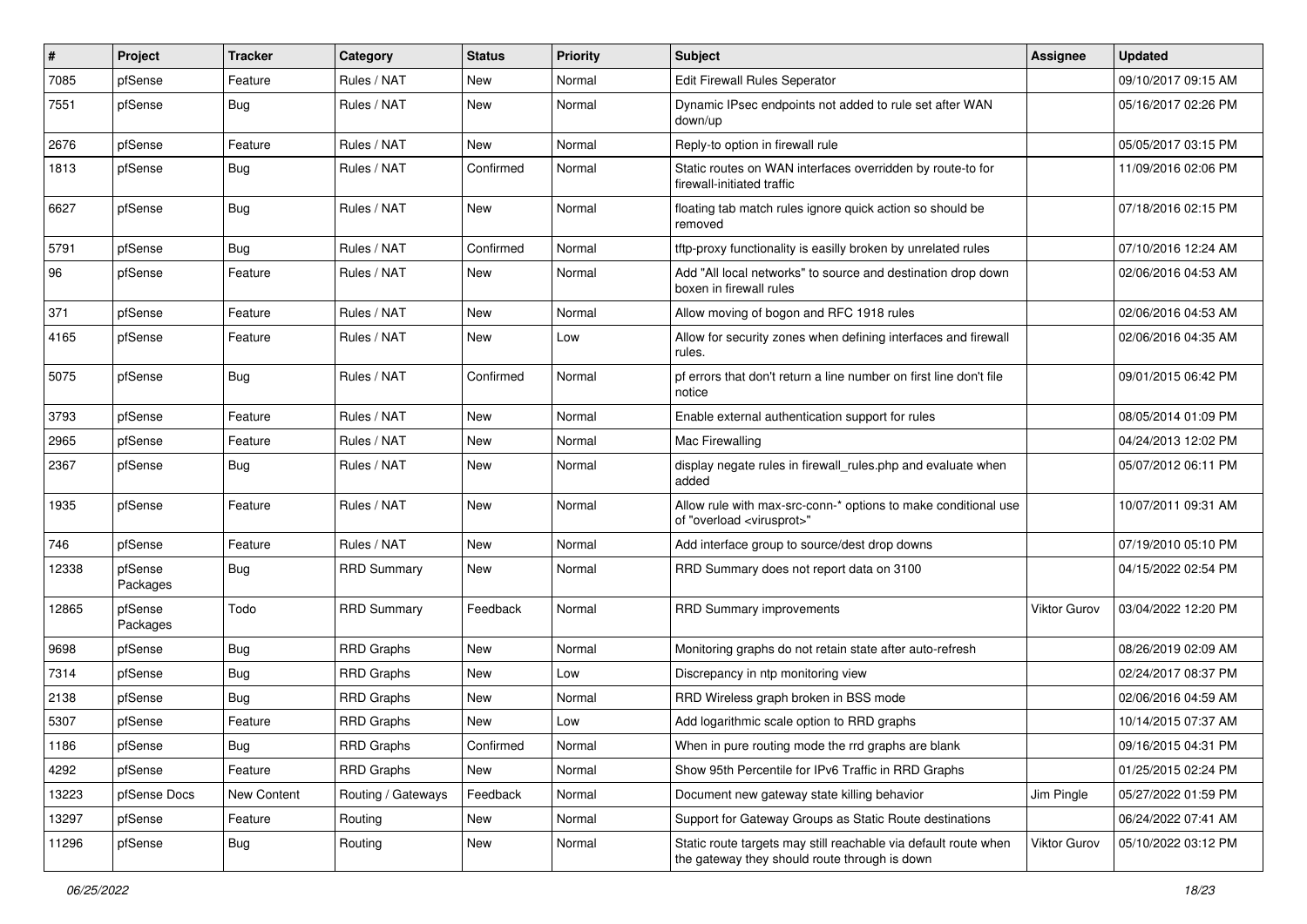| #     | Project             | <b>Tracker</b> | Category         | <b>Status</b> | <b>Priority</b> | Subject                                                                                                                             | <b>Assignee</b> | <b>Updated</b>      |
|-------|---------------------|----------------|------------------|---------------|-----------------|-------------------------------------------------------------------------------------------------------------------------------------|-----------------|---------------------|
| 9544  | pfSense             | Feature        | Routing          | New           | Normal          | Enable RADIX MPATH                                                                                                                  |                 | 04/21/2022 12:39 PM |
| 12950 | pfSense             | Bug            | Routing          | <b>New</b>    | Normal          | OpenVPN as default gateway does not get set at boot time                                                                            |                 | 04/09/2022 05:46 PM |
| 12850 | pfSense             | Bug            | Routing          | New           | Low             | Console error during boot: "route: route has not been found"                                                                        |                 | 02/22/2022 08:27 AM |
| 7352  | pfSense             | Bug            | Routing          | New           | Normal          | pfSense IPv6 static route is dumped after a WAN flap                                                                                |                 | 01/20/2022 09:35 AM |
| 12535 | pfSense             | Documentation  | Routing          | New           | Normal          | Negate Rules function does not match the description                                                                                |                 | 11/19/2021 02:03 PM |
| 8066  | pfSense             | Bug            | Routing          | New           | Normal          | Static routes not applied when they go out a interface using<br>carp                                                                |                 | 11/08/2017 02:04 AM |
| 4796  | pfSense             | Feature        | Routing          | <b>New</b>    | Normal          | Support Multiple FIBs in pfSense                                                                                                    | Luiz Souza      | 09/22/2017 12:12 AM |
| 1521  | pfSense             | Todo           | Routing          | New           | Normal          | Investigate FreeBSD route metric support for future versions                                                                        |                 | 05/12/2011 11:28 AM |
| 9608  | pfSense Docs        | Correction     | Recipes          | New           | Low             | Feedback on Virtualization - Virtualizing pfSense with<br>Hyper-V                                                                   | Jim Pingle      | 03/06/2021 04:29 PM |
| 11195 | pfSense Docs        | Correction     | Recipes          | <b>New</b>    | Normal          | Feedback on pfSense Configuration Recipes - Accessing a<br>CPE/Modem from Inside the Firewall                                       | Jim Pingle      | 12/30/2020 01:13 PM |
| 10924 | pfSense Docs        | Correction     | Recipes          | <b>New</b>    | Normal          | Feedback on Virtualization - Virtualizing pfSense with<br>VMware vSphere / ESXi                                                     | Jim Pingle      | 09/23/2020 03:46 PM |
| 9374  | pfSense Docs        | Correction     | Recipes          | <b>New</b>    | Normal          | Feedback on Virtualization - Virtualizing pfSense with<br>Hyper-V                                                                   | Jim Pingle      | 09/23/2020 02:40 PM |
| 12179 | pfSense<br>Packages | Feature        | qemu-guest-agent | New           | Normal          | QEMU package                                                                                                                        |                 | 07/30/2021 08:02 AM |
| 13236 | pfSense Docs        | Todo           | Products         | New           | Normal          | Document link speed limitations with igc and ix on 6100/4100                                                                        |                 | 05/31/2022 05:53 PM |
| 12162 | pfSense Docs        | Todo           | Products         | New           | Normal          | Add "usb reset" as possible solution for non-booting flash<br>drives on the SG-1100                                                 |                 | 10/07/2021 02:19 PM |
| 11871 | pfSense Docs        | Correction     | Products         | <b>New</b>    | Normal          | SG-2100 must be manually power cycled after installation                                                                            |                 | 10/07/2021 02:19 PM |
| 11608 | pfSense Docs        | New Content    | Products         | New           | Normal          | Interfaces order of XG-7100 Quad-Port 10GbE Fiber SFP+<br><b>Installation Kit</b>                                                   |                 | 03/03/2021 07:14 AM |
| 11223 | pfSense Docs        | Correction     | Products         | New           | Normal          | Azure Marketplace links are invalid                                                                                                 | Jared Dillard   | 02/03/2021 10:36 AM |
| 11172 | pfSense Docs        | New Content    | Products         | <b>New</b>    | Normal          | Interfaces order of 10 Gigabit Quad-Port SFP+ Intel®<br>X710BM2 Card                                                                |                 | 12/18/2020 01:28 PM |
| 9310  | pfSense Docs        | Correction     | Products         | New           | Normal          | Appliances with internal switch need the MAC Address section<br>of their Getting Started guides updated                             | Jim Pingle      | 09/23/2020 10:24 AM |
| 1833  | pfSense             | Feature        | <b>PPTP</b>      | <b>New</b>    | Normal          | PPTP type WAN IPv6 support                                                                                                          |                 | 08/20/2019 10:12 AM |
| 9295  | pfSense             | <b>Bug</b>     | PPPoE Server     | New           | Very High       | IPv6 PD does not work with PPPOE (Server & Client)                                                                                  |                 | 05/15/2022 10:53 AM |
| 1826  | pfSense             | Feature        | PPPoE Server     | New           | Normal          | PPPoE server IPv6 support                                                                                                           |                 | 03/25/2022 04:25 PM |
| 12436 | pfSense             | <b>Bug</b>     | PPPoE Server     | New           | Normal          | Pppoe server config gui does not allow setting of chap<br>authentication, and sets the network start address for<br>allocation to 0 |                 | 10/21/2021 08:15 AM |
| 9633  | pfSense             | Feature        | PPPoE Server     | New           | Normal          | PPPoE/L2TP Server Status Page                                                                                                       |                 | 10/09/2021 12:05 PM |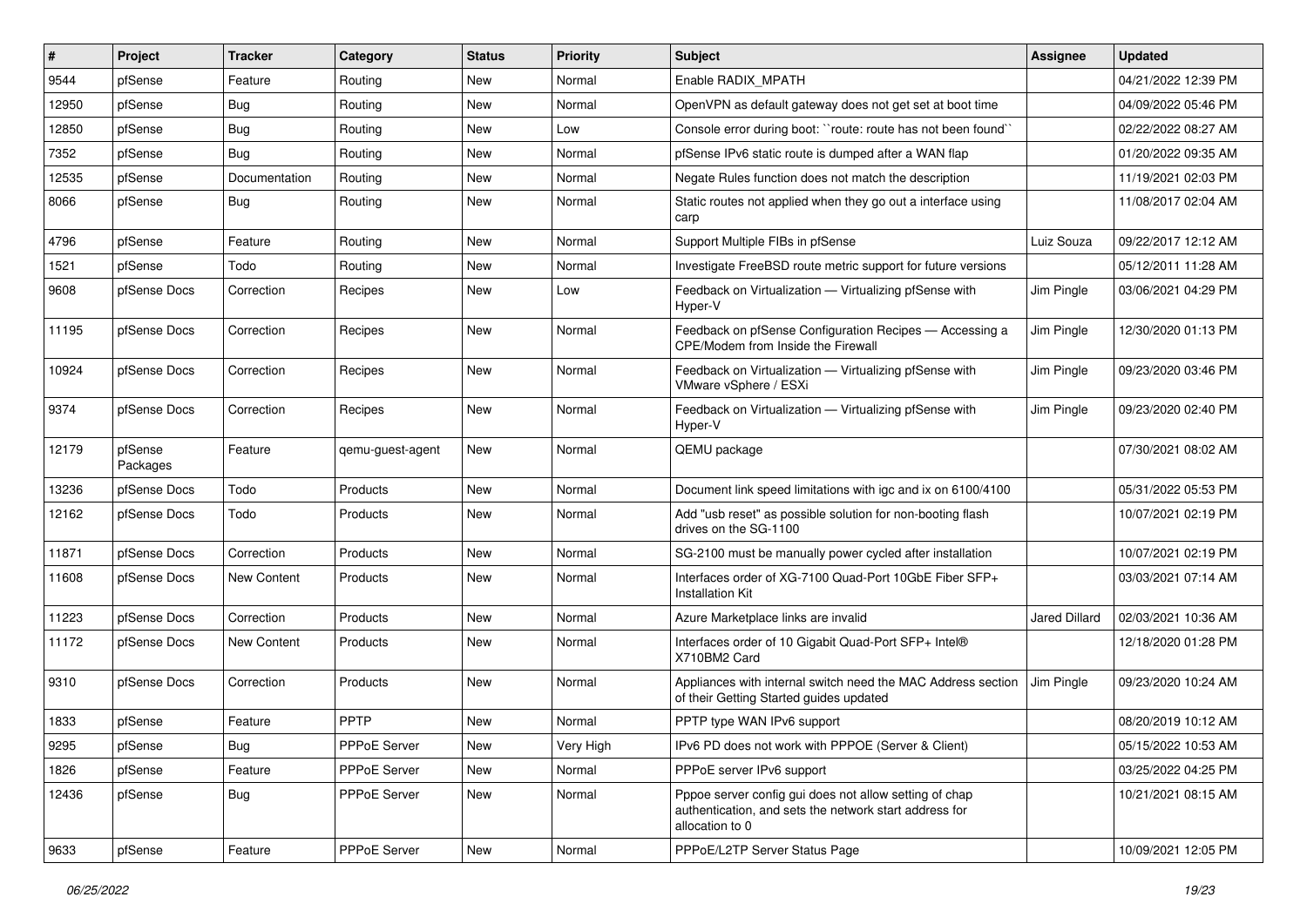| ∦     | Project             | <b>Tracker</b> | Category              | <b>Status</b> | <b>Priority</b> | <b>Subject</b>                                                                                               | <b>Assignee</b> | <b>Updated</b>      |
|-------|---------------------|----------------|-----------------------|---------------|-----------------|--------------------------------------------------------------------------------------------------------------|-----------------|---------------------|
| 5253  | pfSense             | Bug            | <b>PPP</b> Interfaces | <b>New</b>    | Normal          | 3qstats.php 100% CPU                                                                                         |                 | 01/08/2022 05:02 PM |
| 9617  | pfSense             | Feature        | <b>PPP</b> Interfaces | <b>New</b>    | Normal          | PPPoE Static IP Configuration in GUI                                                                         |                 | 10/15/2021 08:52 PM |
| 895   | pfSense             | Feature        | <b>PPP</b> Interfaces | New           | Very Low        | PPP subsystem MPPE/MPPC support                                                                              |                 | 09/10/2019 04:24 PM |
| 3162  | pfSense             | Feature        | <b>PPP</b> Interfaces | <b>New</b>    | Low             | <b>MLPPP Status of connections</b>                                                                           |                 | 08/20/2019 10:20 AM |
| 8512  | pfSense             | Bug            | PPP Interfaces        | <b>New</b>    | Normal          | PPPoE reconnect fails after interface flap                                                                   |                 | 08/20/2019 10:06 AM |
| 8804  | pfSense             | Bug            | <b>PPP</b> Interfaces | <b>New</b>    | Normal          | Netgate SG-1000 PPPoE Keepalives not prioritized, internet<br>drops                                          |                 | 08/20/2019 10:06 AM |
| 9192  | pfSense             | Bug            | PPP Interfaces        | New           | Normal          | PPPoE daemon selects wrong interface                                                                         |                 | 08/20/2019 10:05 AM |
| 8078  | pfSense             | Feature        | <b>PPP</b> Interfaces | <b>New</b>    | Normal          | <b>PPPoE Reconnect Wait Time</b>                                                                             |                 | 11/09/2017 05:13 PM |
| 6255  | pfSense             | Bug            | <b>PPP</b> Interfaces | Confirmed     | Low             | PPP Country/Provider/Plan configuration not saved                                                            |                 | 04/25/2016 07:15 PM |
| 3552  | pfSense             | Feature        | <b>PPP</b> Interfaces | New           | Normal          | Allow configuring link keep-alive value in PPP                                                               |                 | 05/14/2014 10:26 AM |
| 3326  | pfSense             | <b>Bug</b>     | <b>PPP</b> Interfaces | <b>New</b>    | Normal          | IPv6 only PPPoE connection                                                                                   |                 | 11/18/2013 09:37 AM |
| 2443  | pfSense             | Feature        | <b>PPP</b> Interfaces | New           | Normal          | Automatically start 3G usb interfaces upon plugin                                                            |                 | 05/20/2012 05:37 PM |
| 10692 | pfSense<br>Packages | <b>Bug</b>     | <b>PIMD</b>           | Feedback      | Normal          | PIMD starts twice at boot                                                                                    |                 | 04/21/2022 12:40 PM |
| 10909 | pfSense<br>Packages | Feature        | <b>PIMD</b>           | New           | Normal          | #define MAXVIFS 32 to 64                                                                                     |                 | 04/21/2022 12:39 PM |
| 12907 | pfSense<br>Packages | Bug            | <b>PIMD</b>           | Feedback      | Normal          | PIMD: Nonexistent interfaces should be hidden/disabled in<br>pimd.conf before bringing up the service        |                 | 03/07/2022 03:51 PM |
| 12538 | pfSense<br>Packages | Bug            | PIMD                  | <b>New</b>    | Normal          | PIMD sub-interface bug                                                                                       |                 | 11/20/2021 09:44 PM |
| 10791 | pfSense<br>Packages | <b>Bug</b>     | <b>PIMD</b>           | <b>New</b>    | Normal          | Valid (vlan)interfaces do not get vif reporting "Invalid phyint"<br>address"                                 |                 | 10/06/2020 09:20 AM |
| 13154 | pfSense<br>Packages | Bug            | pfBlockerNG           | Confirmed     | Normal          | pfBlocker causing excessive CPU load                                                                         |                 | 06/14/2022 01:14 PM |
| 13180 | pfSense<br>Packages | Bug            | pfBlockerNG           | <b>New</b>    | High            | High CPU Utilization with pfb_filter <sup>[]</sup> since PfBlockerNG update<br>to devel 3.1.0 4              |                 | 06/14/2022 08:00 AM |
| 13156 | pfSense<br>Packages | Regression     | pfBlockerNG           | <b>New</b>    | Normal          | pfBlockerNG IP block stats do not work                                                                       |                 | 06/13/2022 08:16 PM |
| 13209 | pfSense<br>Packages | Bug            | pfBlockerNG           | <b>New</b>    | Low             | Parsing Filter log by pfBlockerNG creates IP Block log with<br>Source/Destination mixed up or wrong Direcion | Viktor Gurov    | 05/25/2022 03:50 AM |
| 13207 | pfSense<br>Packages | Feature        | pfBlockerNG           | <b>New</b>    | Normal          | The feed column on the Alerts page is confusing                                                              |                 | 05/24/2022 04:56 AM |
| 13202 | pfSense<br>Packages | Bug            | pfBlockerNG           | <b>New</b>    | Normal          | Missing Protocols on IP Feed Groups Advanced<br>Inbound/Outbound Firewall Rule settings                      |                 | 05/23/2022 08:58 AM |
| 13201 | pfSense<br>Packages | Feature        | pfBlockerNG           | <b>New</b>    | Normal          | Add FireHol Security IP Feeds                                                                                |                 | 05/23/2022 06:34 AM |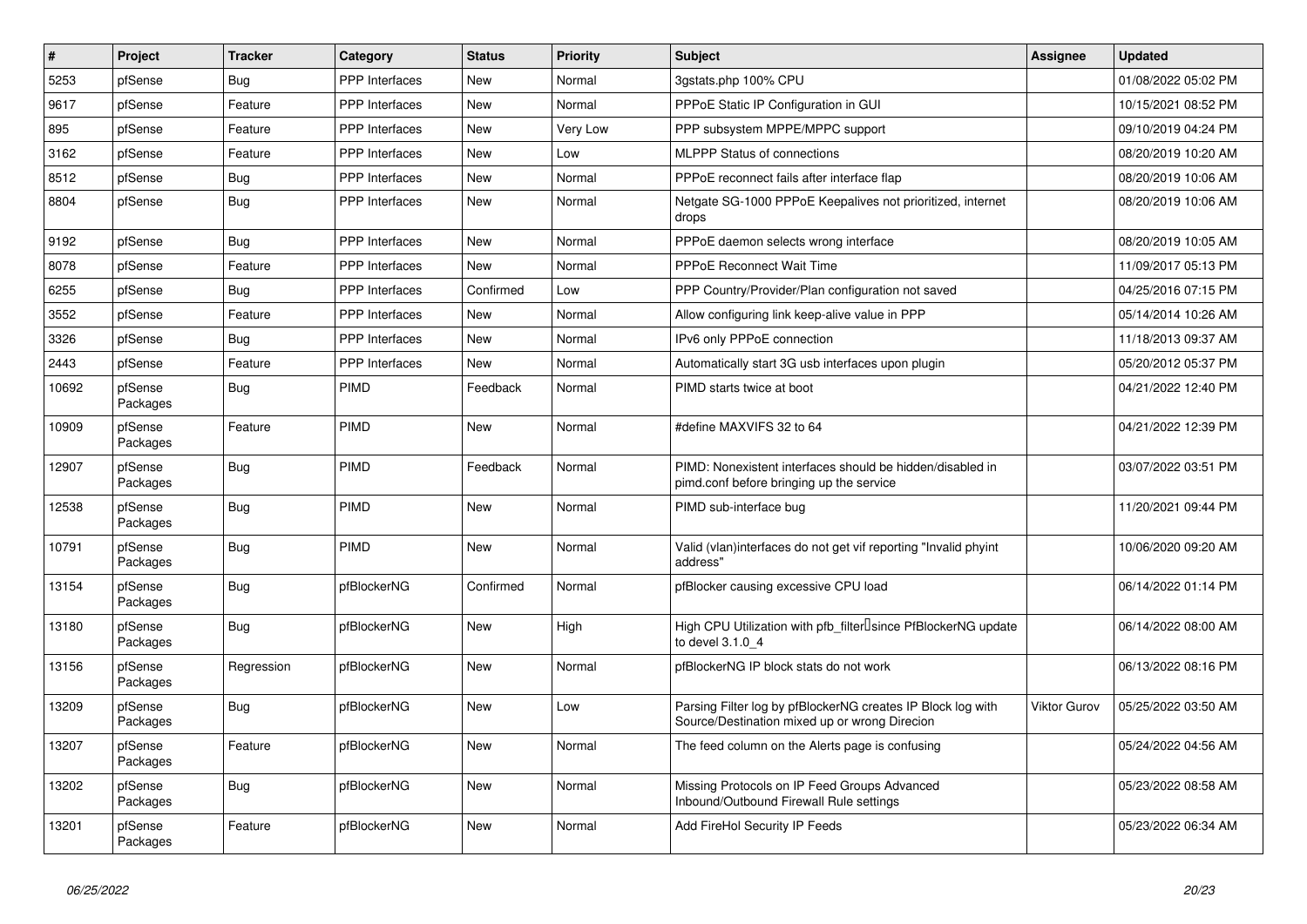| $\#$  | Project             | <b>Tracker</b> | Category    | <b>Status</b> | <b>Priority</b> | <b>Subject</b>                                                                                                     | <b>Assignee</b>     | <b>Updated</b>      |
|-------|---------------------|----------------|-------------|---------------|-----------------|--------------------------------------------------------------------------------------------------------------------|---------------------|---------------------|
| 13200 | pfSense<br>Packages | Feature        | pfBlockerNG | New           | Normal          | Custom DNS Servers for Alert settings                                                                              |                     | 05/23/2022 06:16 AM |
| 13196 | pfSense<br>Packages | Feature        | pfBlockerNG | New           | Normal          | remove NoVirusThanks feed                                                                                          |                     | 05/23/2022 06:05 AM |
| 13198 | pfSense<br>Packages | Feature        | pfBlockerNG | New           | Normal          | Dark Theme Styling issues - Alerts White bar                                                                       |                     | 05/23/2022 06:05 AM |
| 13199 | pfSense<br>Packages | Feature        | pfBlockerNG | New           | Normal          | Feed groups should not have the first listing in the group bar                                                     |                     | 05/23/2022 06:03 AM |
| 13197 | pfSense<br>Packages | Feature        | pfBlockerNG | New           | Normal          | Put a Single donation link and a proper patreon lin in the<br>pfBlocker Support Banner / Widget                    |                     | 05/23/2022 05:35 AM |
| 13195 | pfSense<br>Packages | Feature        | pfBlockerNG | New           | Normal          | Dedicated website for Feed mangement - Community Driven                                                            |                     | 05/23/2022 05:22 AM |
| 13194 | pfSense<br>Packages | Bug            | pfBlockerNG | <b>New</b>    | Normal          | Remove dead Malc0de feed                                                                                           |                     | 05/23/2022 05:16 AM |
| 13179 | pfSense<br>Packages | Feature        | pfBlockerNG | New           | High            | Search based on CIDR                                                                                               |                     | 05/17/2022 09:45 AM |
| 13135 | pfSense<br>Packages | Feature        | pfBlockerNG | <b>New</b>    | Normal          | Add dibdot DoH-IP-blocklists feeds                                                                                 | <b>Viktor Gurov</b> | 05/08/2022 01:50 AM |
| 13138 | pfSense<br>Packages | Feature        | pfBlockerNG | <b>New</b>    | Normal          | DNS over HTTPS/TLS Blocking should be removed from<br>SafeSearch                                                   |                     | 05/07/2022 02:52 AM |
| 13137 | pfSense<br>Packages | Feature        | pfBlockerNG | New           | Normal          | ckuethe/doh-blocklist.txt add to DoH feeds                                                                         |                     | 05/07/2022 02:39 AM |
| 13136 | pfSense<br>Packages | Feature        | pfBlockerNG | New           | Normal          | Add crypt0rr DNS-over-HTTPS (DOH) provider list feeds                                                              |                     | 05/07/2022 02:27 AM |
| 12330 | pfSense<br>Packages | Bug            | pfBlockerNG | Feedback      | Normal          | pfBlockerNG devel creating invalid NAT rules on boot                                                               |                     | 04/21/2022 12:40 PM |
| 11398 | pfSense<br>Packages | Bug            | pfBlockerNG | New           | Normal          | pfBlocker upgrade hangs forever                                                                                    |                     | 04/21/2022 12:39 PM |
| 12916 | pfSense<br>Packages | Bug            | pfBlockerNG | New           | Normal          | pfBlockerNG-devel cron job does not trigger xmlrpc sync                                                            | <b>Viktor Gurov</b> | 04/11/2022 12:55 PM |
| 13018 | pfSense<br>Packages | Bug            | pfBlockerNG | <b>New</b>    | Normal          | TLD and DNSBL Safesearch DOH conflict disables TLD block<br>when conflicting DOH FQDN is deselected or whitelisted |                     | 04/01/2022 05:59 PM |
| 12882 | pfSense<br>Packages | Feature        | pfBlockerNG | Feedback      | Normal          | Add the option to specify CURLOPT_INTERFACE in<br>pfBlockerNG IPv4/IPv6 lists                                      |                     | 03/24/2022 11:16 AM |
| 12706 | pfSense<br>Packages | <b>Bug</b>     | pfBlockerNG | Feedback      | Normal          | pfBlockerNG and unbound does not work after switching /var<br>to RAM disk                                          | Viktor Gurov        | 03/24/2022 10:47 AM |
| 12932 | pfSense<br>Packages | Feature        | pfBlockerNG | New           | High            | pfblockerng per user whitelist                                                                                     |                     | 03/11/2022 11:08 AM |
| 12918 | pfSense<br>Packages | Feature        | pfBlockerNG | New           | Normal          | pfBlockerNG-devel changes from xmlrpc sync do not take<br>effect immediately                                       |                     | 03/07/2022 02:29 PM |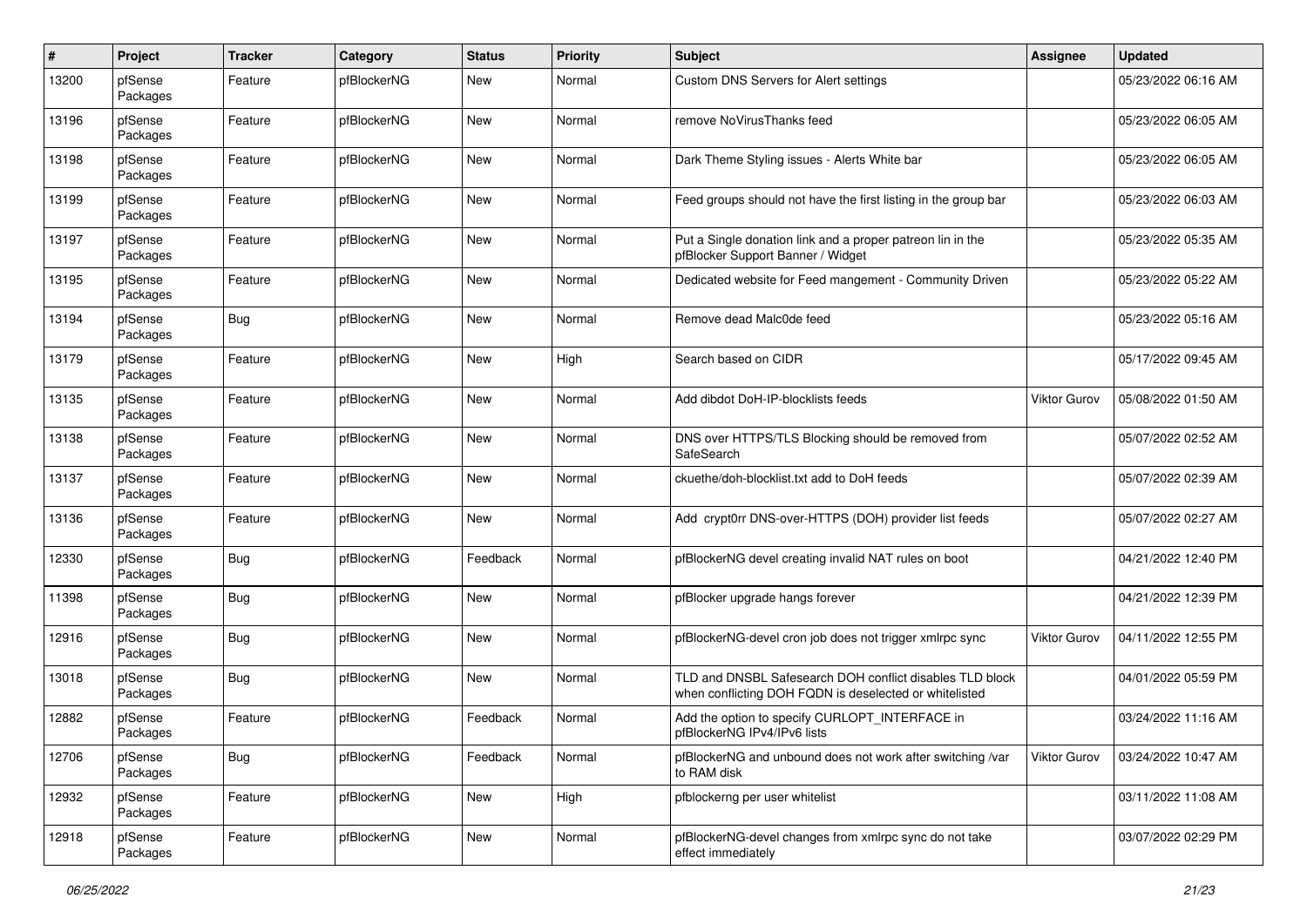| $\pmb{\#}$ | Project             | <b>Tracker</b> | Category    | <b>Status</b> | <b>Priority</b> | <b>Subject</b>                                                                                                         | <b>Assignee</b>     | <b>Updated</b>      |
|------------|---------------------|----------------|-------------|---------------|-----------------|------------------------------------------------------------------------------------------------------------------------|---------------------|---------------------|
| 12822      | pfSense<br>Packages | <b>Bug</b>     | pfBlockerNG | New           | Normal          | IPv4 Source ASN format not working                                                                                     |                     | 02/18/2022 10:47 AM |
| 12351      | pfSense<br>Packages | Todo           | pfBlockerNG | Feedback      | Normal          | Remove non-functional feeds                                                                                            | Viktor Gurov        | 02/04/2022 02:29 PM |
| 12736      | pfSense<br>Packages | Feature        | pfBlockerNG | <b>New</b>    | Low             | Allow custom cron intervals                                                                                            |                     | 01/30/2022 08:55 PM |
| 12423      | pfSense<br>Packages | <b>Bug</b>     | pfBlockerNG | Feedback      | Normal          | Dashboard shows "SQLite database missing, Force Reload<br>DNSBL to recover!"                                           |                     | 12/31/2021 01:06 PM |
| 12414      | pfSense<br>Packages | <b>Bug</b>     | pfBlockerNG | Feedback      | Normal          | DNSBL SafeSearch page displays input validation error if DoH<br>DoT blocking is not enabled                            |                     | 12/30/2021 02:49 PM |
| 9798       | pfSense<br>Packages | Feature        | pfBlockerNG | <b>New</b>    | Normal          | add ipv4 and ipv6 dnscrypt-resolvers feeds                                                                             |                     | 10/14/2021 09:48 AM |
| 12033      | pfSense<br>Packages | <b>Bug</b>     | pfBlockerNG | New           | Normal          | maxmindb and _sqlite3 modules not found                                                                                |                     | 10/01/2021 04:42 AM |
| 11295      | pfSense<br>Packages | Feature        | pfBlockerNG | Feedback      | Normal          | DNSBL IDN support                                                                                                      | <b>Viktor Gurov</b> | 09/10/2021 11:33 AM |
| 12358      | pfSense<br>Packages | Feature        | pfBlockerNG | <b>New</b>    | Normal          | IP List Copy/Import/Export                                                                                             |                     | 09/09/2021 01:56 PM |
| 12097      | pfSense<br>Packages | Feature        | pfBlockerNG | <b>New</b>    | Normal          | Add dnsbl and geoip logs to system log                                                                                 |                     | 07/06/2021 01:25 PM |
| 11749      | pfSense<br>Packages | Feature        | pfBlockerNG | <b>New</b>    | Normal          | Option to disable NAT rule creation                                                                                    |                     | 04/06/2021 11:45 PM |
| 11572      | pfSense<br>Packages | <b>Bug</b>     | pfBlockerNG | <b>New</b>    | High            | Auto created firewall rules have IPv4 as protocol only - even<br>for IPv6 lists.                                       |                     | 03/10/2021 01:08 AM |
| 11414      | pfSense<br>Packages | <b>Bug</b>     | pfBlockerNG | <b>New</b>    | Normal          | Enabling feed "Public DNS4 all" breaks some Google<br>services                                                         |                     | 02/13/2021 02:46 AM |
| 11155      | pfSense<br>Packages | Feature        | pfBlockerNG | Feedback      | Normal          | SafeSearch AAAA                                                                                                        | Viktor Gurov        | 02/05/2021 04:54 AM |
| 11261      | pfSense<br>Packages | <b>Bug</b>     | pfBlockerNG | <b>New</b>    | Normal          | pfBlockerNG ASN numbers in IPv4 (/IPv6) Custom_List<br>generate error(s) "Invalid numeric literal at line 1, column 7" |                     | 01/28/2021 08:34 AM |
| 11260      | pfSense<br>Packages | Feature        | pfBlockerNG | <b>New</b>    | Normal          | pfBlockerNG: predefined ASN groups for Google, Facebook,<br>Apple, etc with useful selections                          |                     | 01/18/2021 03:46 PM |
| 11227      | pfSense<br>Packages | Feature        | pfBlockerNG | <b>New</b>    | Normal          | Feeds update                                                                                                           |                     | 01/07/2021 12:11 AM |
| 11209      | pfSense<br>Packages | Feature        | pfBlockerNG | New           | Normal          | pfBlockerNG soft blocking                                                                                              |                     | 01/01/2021 02:07 PM |
| 11156      | pfSense<br>Packages | Feature        | pfBlockerNG | New           | Normal          | Add an option include subdomains for the noAAAA feature                                                                |                     | 12/11/2020 10:19 AM |
| 11099      | pfSense<br>Packages | Feature        | pfBlockerNG | New           | Normal          | DNSBL blocking by schedule                                                                                             |                     | 11/25/2020 12:12 AM |